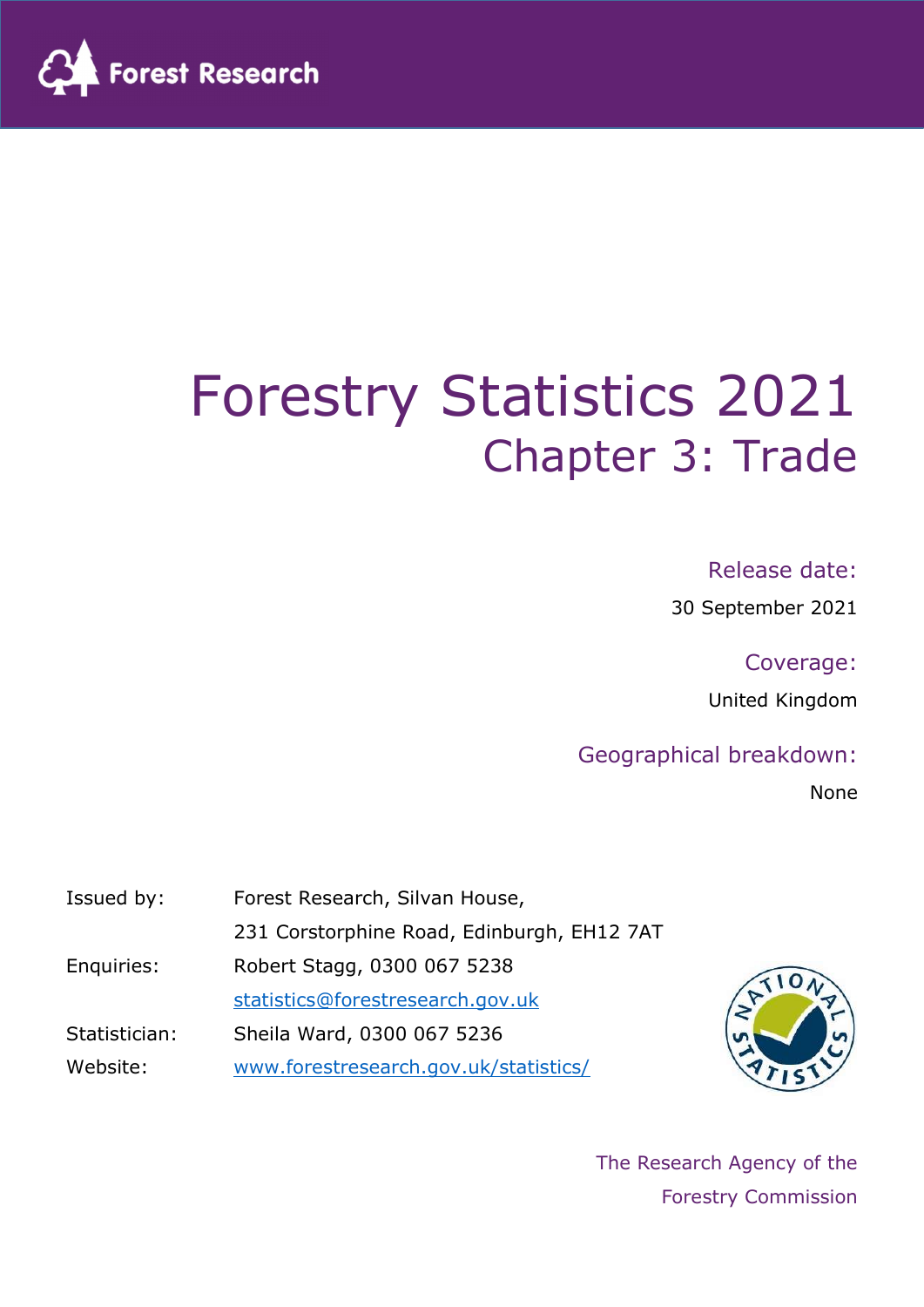Forest Research is the Research Agency of the Forestry Commission and is the leading UK organisation engaged in forestry and tree related research.

The Agency aims to support and enhance forestry and its role in sustainable development by providing innovative, high quality scientific research, technical support and consultancy services.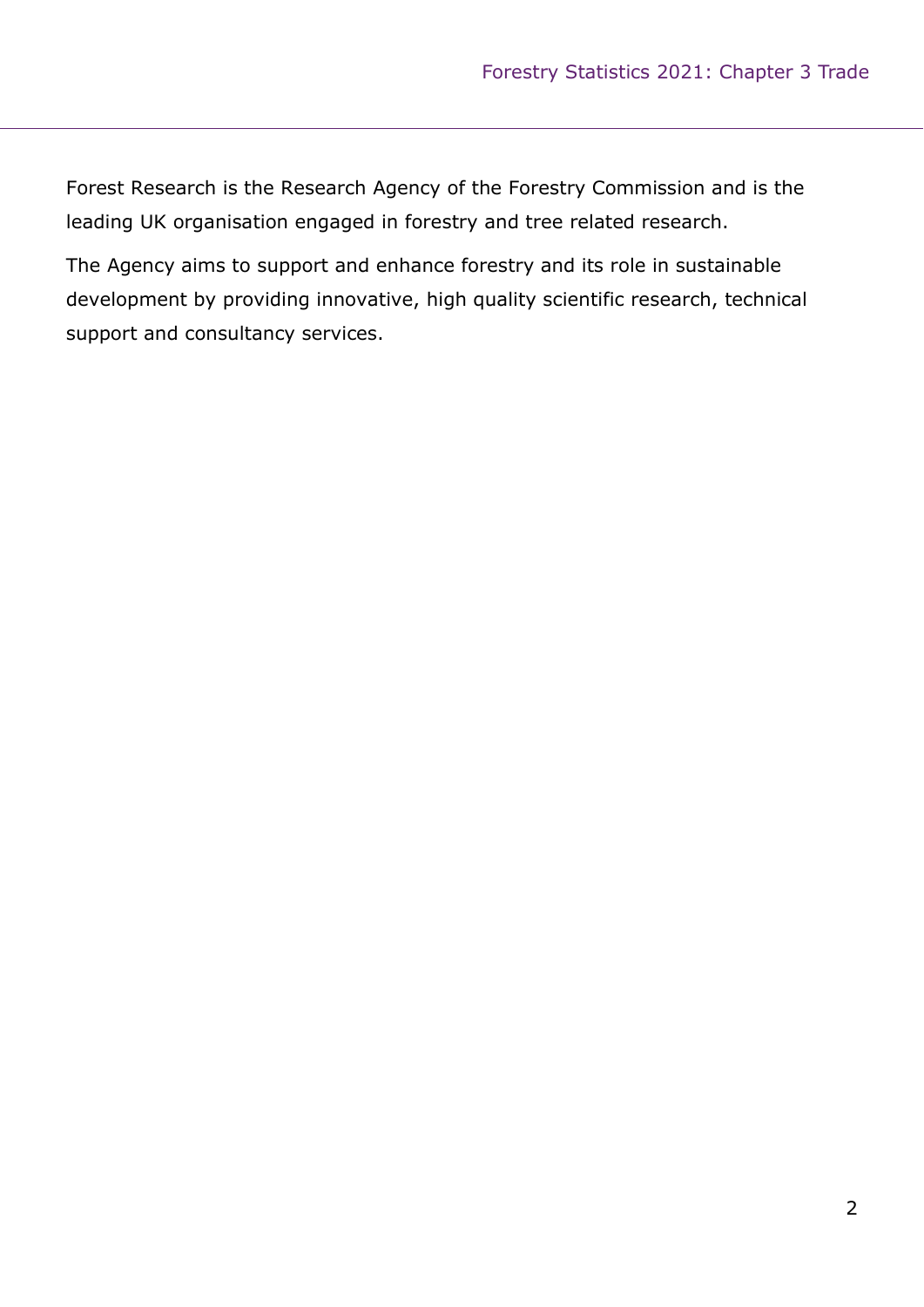## **Contents**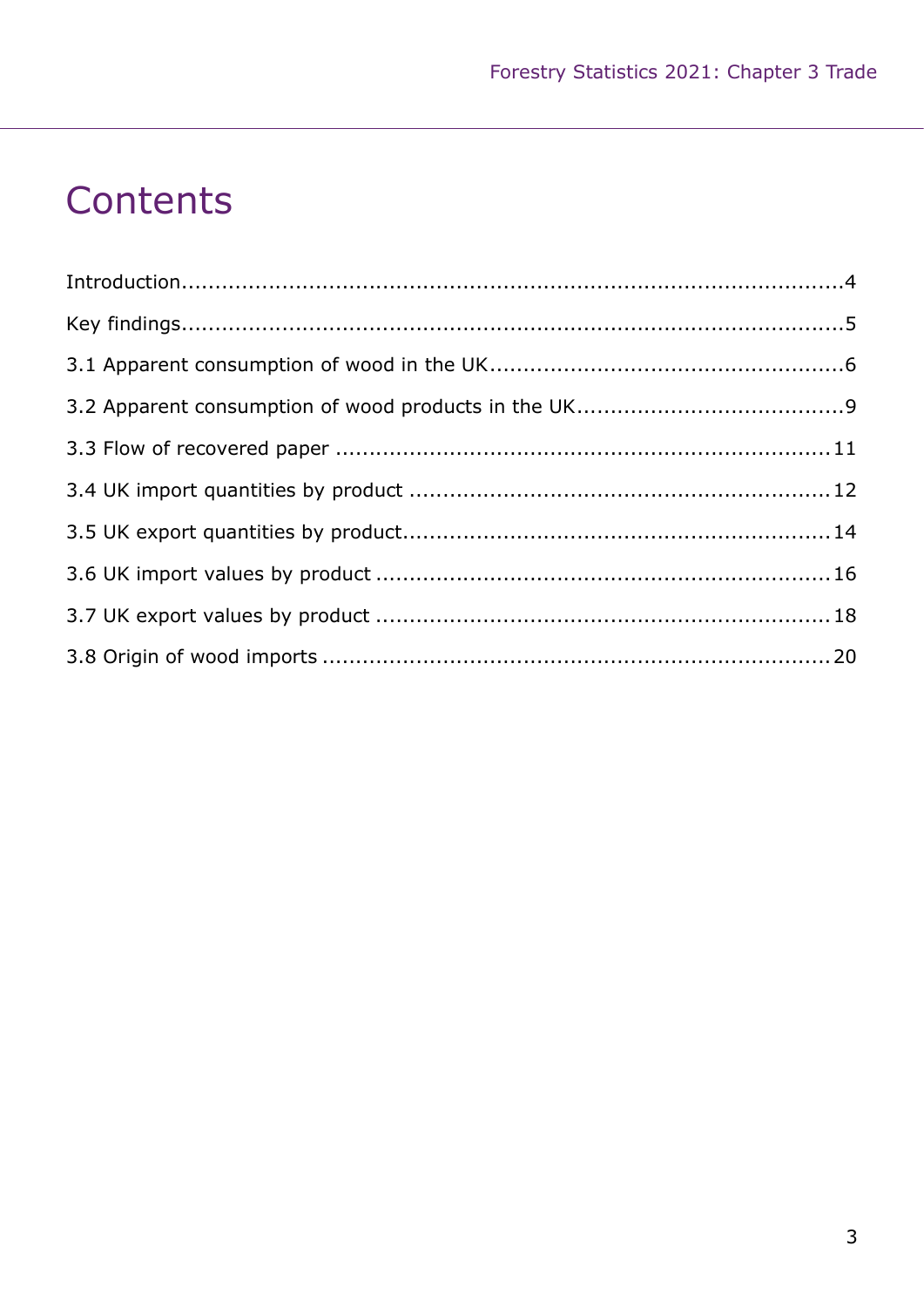## Introduction

This chapter contains information about UK imports and exports of wood products, and about the level of apparent consumption estimated from data for UK production, imports and exports.

Information on imports and exports mainly comes from the Overseas Trade Statistics compiled by HM Revenue & Customs. Estimates are provided at a UK level only. International comparisons of apparent consumption are provided in the International Forestry chapter. Further information on the data sources and methodology used to compile the figures is provided in the Sources chapter.

Figures for 2020 were previously published in "UK Wood Production and Trade: 2020 Provisional Figures", released on 13 May 2021. Some figures for 2020 and earlier years have been revised from those previously published. For further details on revisions, see the Trade section of the Sources chapter.

A copy of all trade tables can be accessed in spreadsheet format from the Data Downloads web page at www.forestresearch.gov.uk/tools-andresources/statistics/data-downloads/.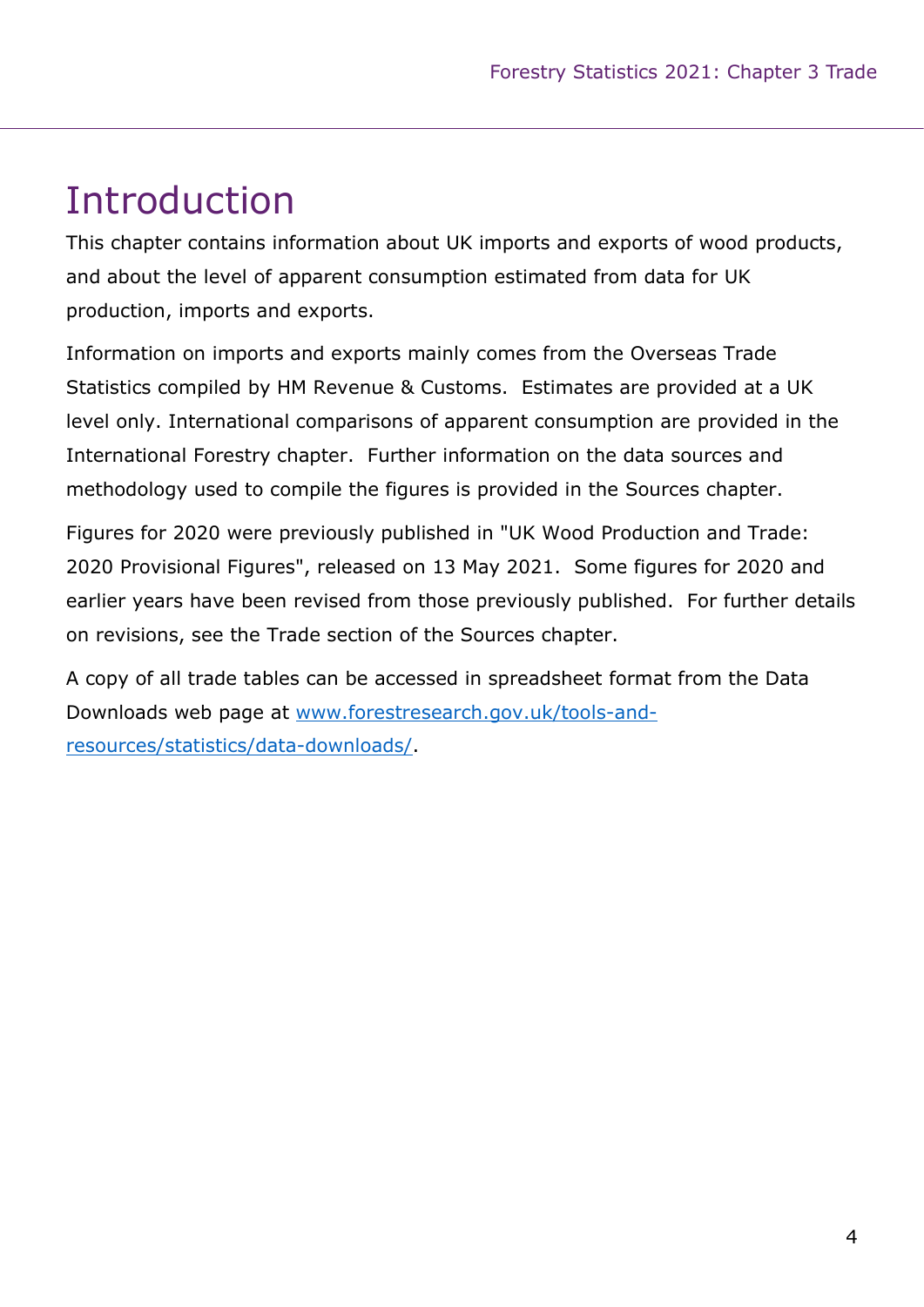## Key findings

The main findings are:

### UK imports:

- 7.2 million cubic metres of sawnwood in 2020, a 3% increase from 2019;
- 3.3 million cubic metres of wood-based panels in 2020, a 10% decrease from 2019;
- 9.1 million tonnes of wood pellets in 2020, an increase of 2% from 2019;
- 4.4 million tonnes of paper in 2020, a 14% decrease from 2019.
- The total value of wood product imports in 2020 was £7.5 billion, representing a 10% decrease from 2019; of which £3.4 billion was pulp and paper.
- Sawn softwood, particleboard, fibreboard, and paper and paperboard were overwhelmingly imported from EU countries in 2020.
- Sawn hardwood and wood pulp imports originated from a range of both EU and non-EU countries in 2020.
- The vast majority of UK imports of plywood and wood pellets in 2020 came from countries outside the EU.
- Apparent consumption of wood in the UK was 54.8 million  $m<sup>3</sup>$  wood raw material equivalent underbark in 2020, representing a 1% decrease from the previous year.

### UK exports:

 The total value of wood product exports in 2020 was £1.5 billion, a 10% decrease from 2019; of which £1.3 billion was pulp and paper.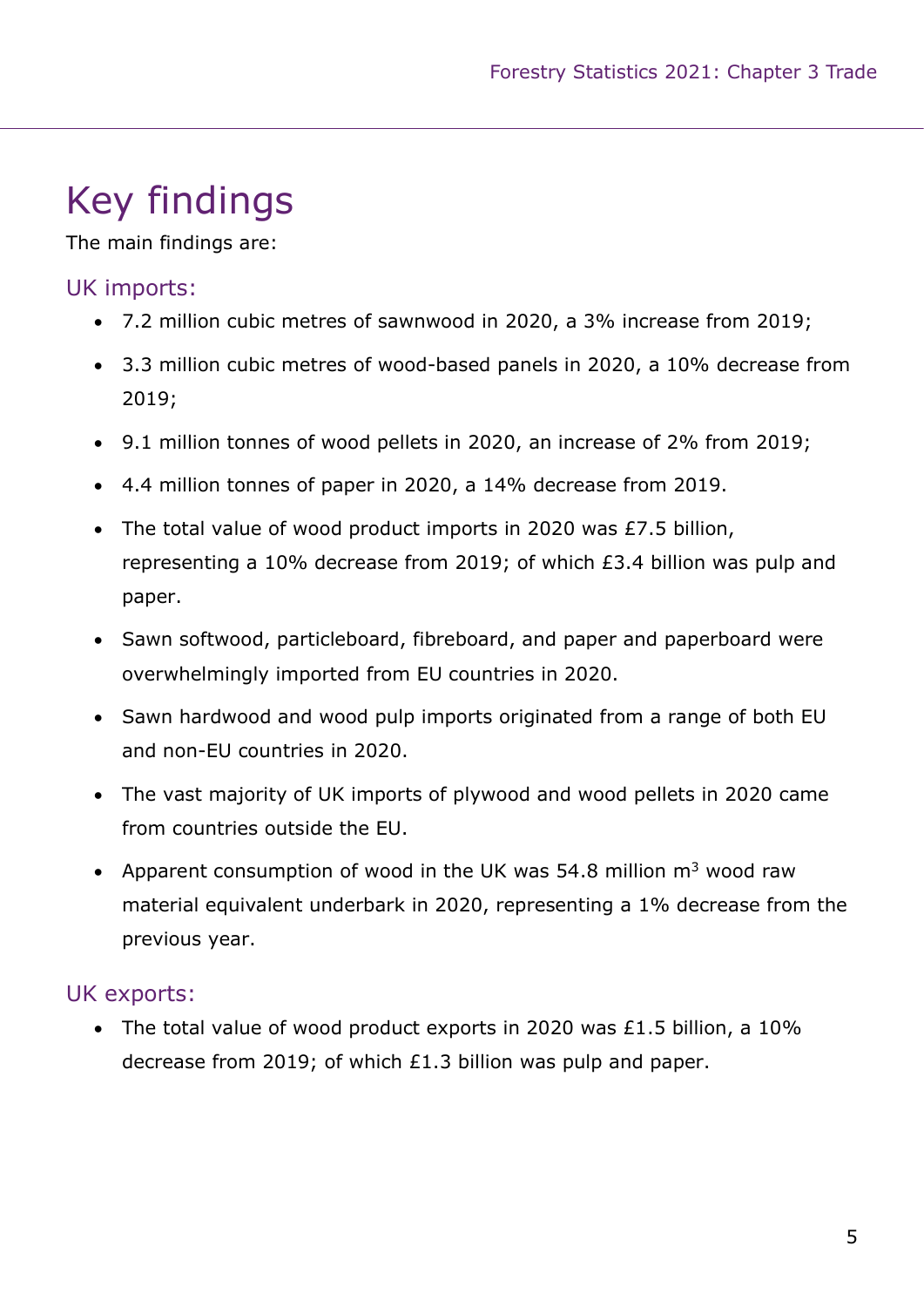### 3.1 Apparent consumption of wood in the UK

Apparent consumption is the amount of timber used as wood and wood products by people and industries in the United Kingdom. It is calculated as total United Kingdom production plus imports, minus exports. Apparent consumption differs from actual consumption by the extent of changes in the level of stocks. It is not practical to collect information on actual consumption.

As table 3.1 covers a broad range of products (including secondary processed wood products), volumes are expressed in wood raw material equivalent (WRME) underbark. WRME volumes represent the amount of wood that would have been required to make the product.

UK production of roundwood totalled 10.4 million  $m<sup>3</sup>$  WRME underbark in 2020 (Table 3.1). A further 48.0 million  $m<sup>3</sup>$  WRME underbark of wood and wood products were imported to the UK and 3.6 million  $m<sup>3</sup>$  WRME underbark were exported, giving apparent consumption of 54.8 million  $m<sup>3</sup>$  WRME underbark. This represented a 1% decrease in apparent consumption from the previous year. These figures exclude recycled wood and recovered paper (see Table 3.3 for statistics on recovered paper).

Imports accounted for 82% of all wood (production + imports) in the UK in 2020.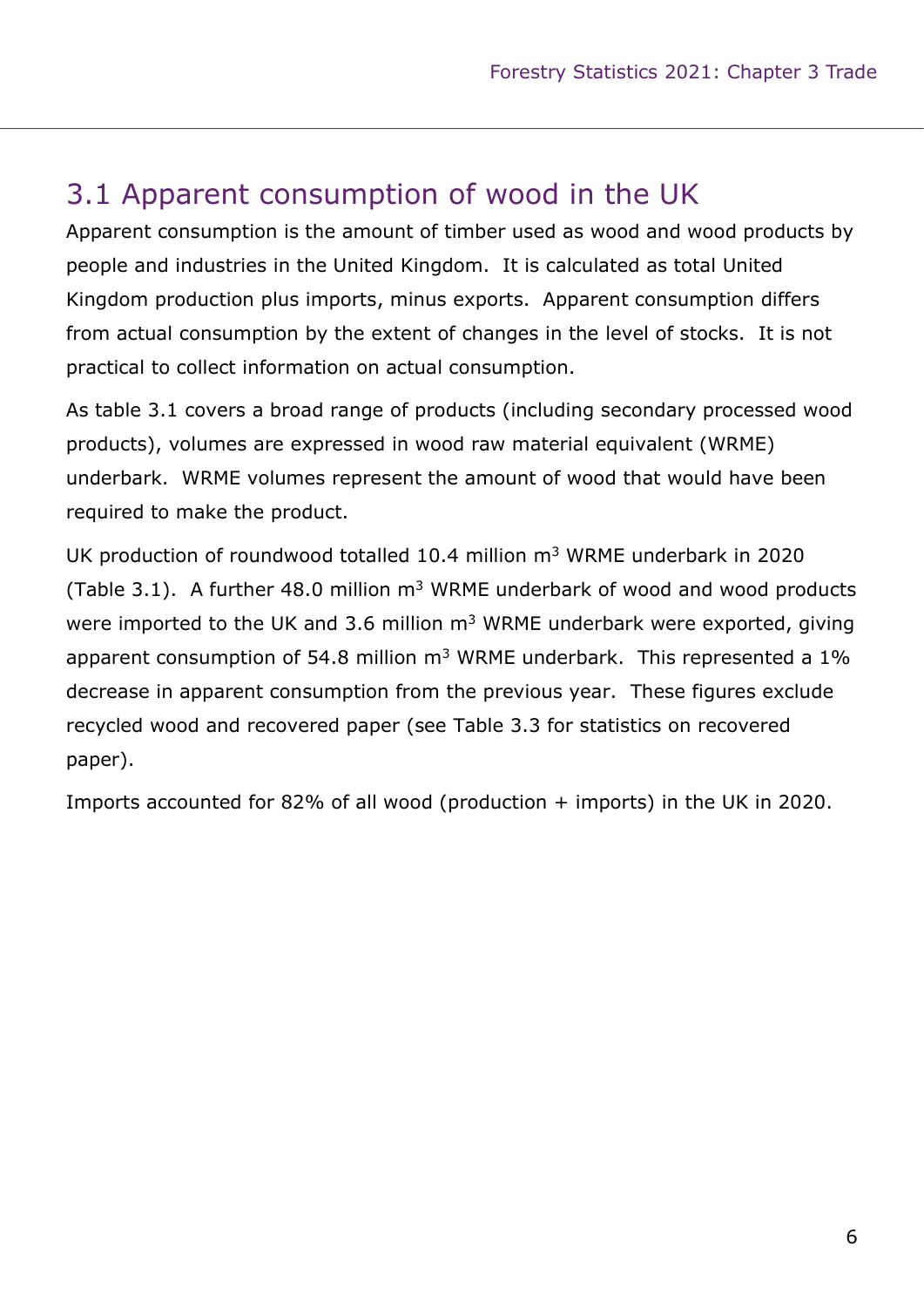|      |                                      |                |                | million m <sup>3</sup> WRME underbark |
|------|--------------------------------------|----------------|----------------|---------------------------------------|
| Year | <b>UK</b><br>production <sup>2</sup> | <b>Imports</b> | <b>Exports</b> | <b>Apparent</b><br><b>Consumption</b> |
| 2011 | 10.0                                 | 40.6           | 5.2            | 45.5                                  |
| 2012 | 10.1                                 | 39.6           | 6.5            | 43.2                                  |
| 2013 | 10.8                                 | 42.2           | 6.2            | 46.8                                  |
| 2014 | 11.2                                 | 47.0           | 4.8            | 53.4                                  |
| 2015 | 10.6                                 | 49.3           | 4.1            | 55.8                                  |
| 2016 | 10.7                                 | 49.6           | 3.8            | 56.5                                  |
| 2017 | 10.9                                 | 50.3           | 4.2            | 57.0                                  |
| 2018 | 11.2                                 | 49.1           | 3.9            | 56.3                                  |
| 2019 | 10.8                                 | 48.4           | 4.0            | 55.2                                  |
| 2020 | 10.4                                 | 48.0           | 3.6            | 54.8                                  |

#### Table 3.1 Apparent consumption of wood<sup>1</sup> in the UK, 2011-2020

Source: Industry surveys, industry associations, UK overseas trade statistics (HM Revenue & Customs) and conversion factors to Wood Raw Material Equivalent (WRME).

Notes:

- 1. Excludes recovered paper.
- 2. UK production of roundwood is estimated from deliveries to wood processing industries and others, as in tables 2.5 and 2.6.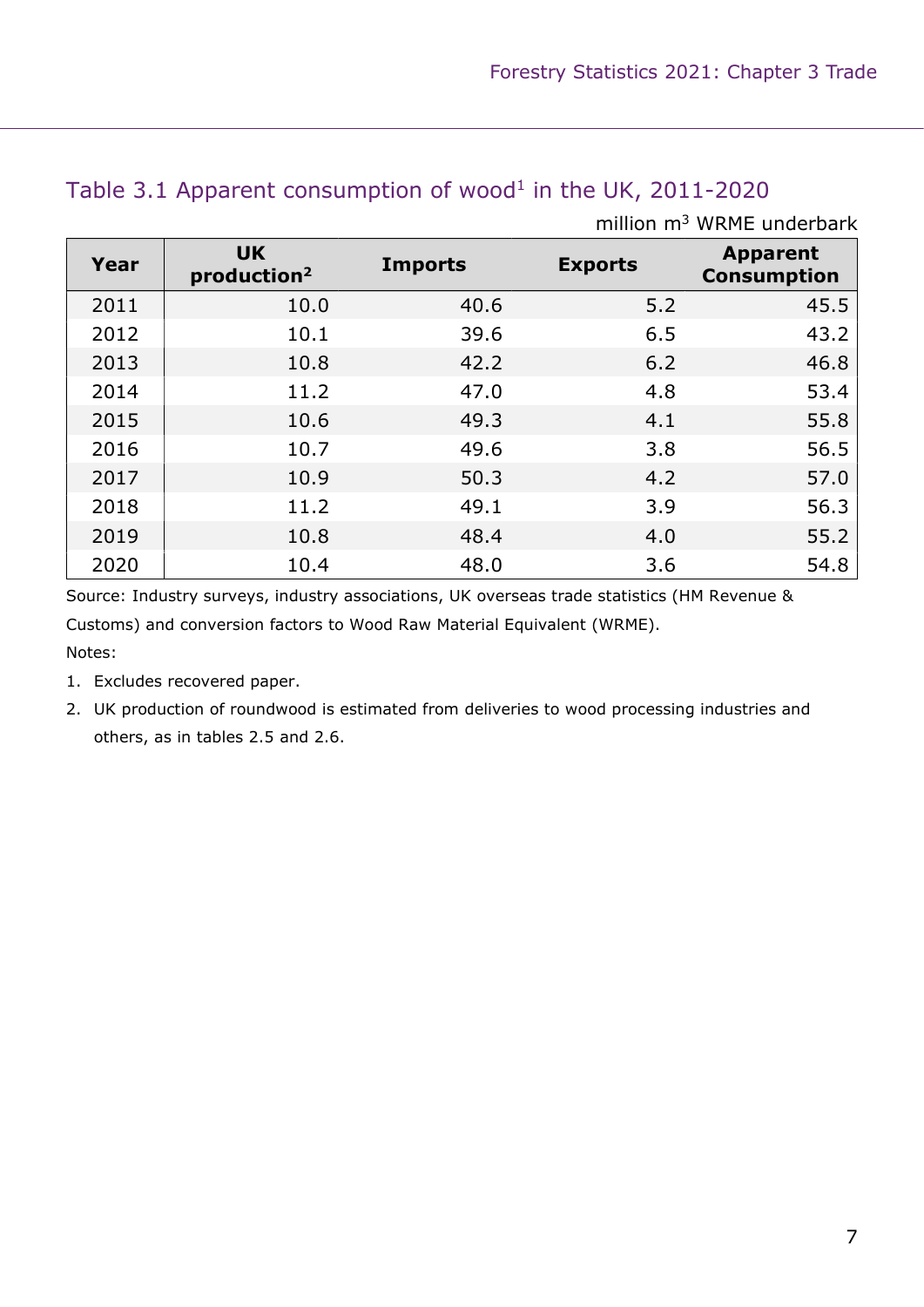

#### Figure 3.1 Apparent consumption of wood<sup>1</sup> in the UK, 1999-2020

Source: Industry surveys, industry associations, UK overseas trade statistics (HM Revenue & Customs) and conversion factors to Wood Raw Material Equivalent (WRME). Notes:

- 1. Excludes recovered paper.
- 2. UK production of roundwood is estimated from deliveries to wood processing industries and others, as in tables 2.5 and 2.6.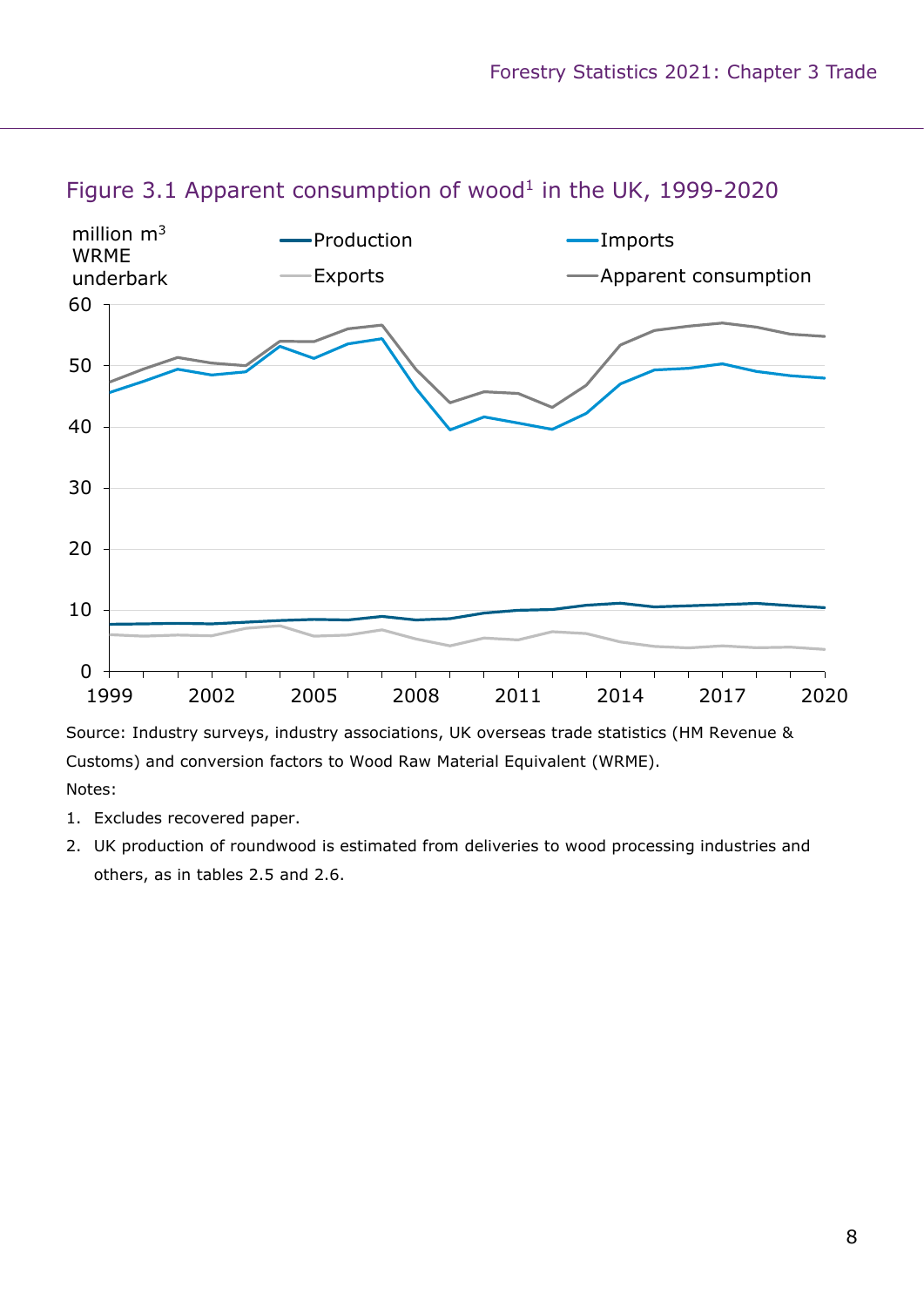### 3.2 Apparent consumption of wood products in the UK

Table 3.2 provides volumes of UK production, trade and apparent consumption in selected wood products. It differs from table 3.1 in terms of both coverage (table 3.1 covers a wider range of wood and wood products, including secondary processed products) and in terms of units (wood raw material equivalents in table 3.1, volumes of product in table 3.2).

UK production accounted for 32% of the UK sawnwood market, 51% of the UK wood-based panel market and 61% of the UK paper market in 2020 (Table 3.2).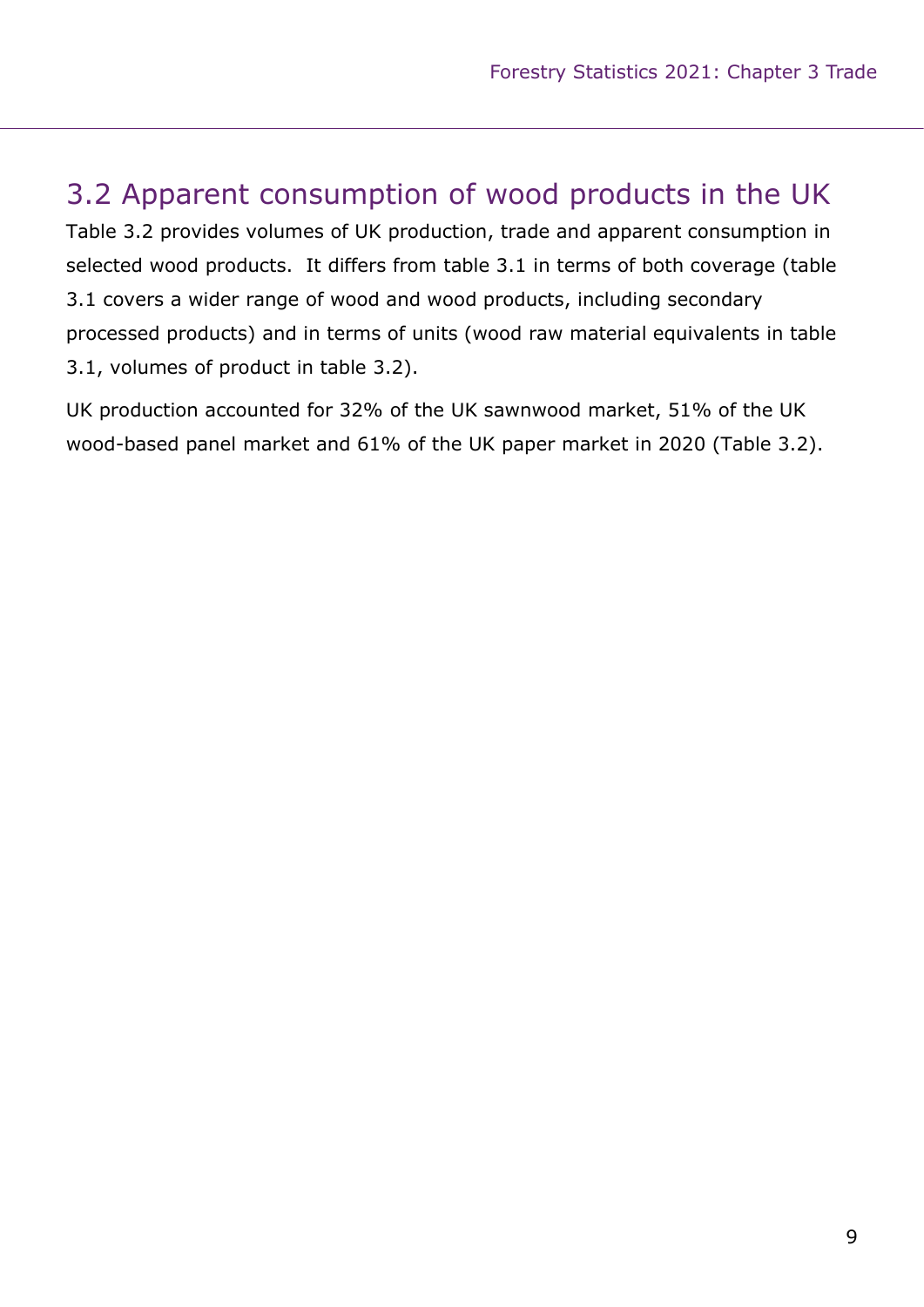| <b>Product</b>                                    | <b>UK</b><br>production | <b>Imports</b> | <b>Exports</b> | <b>Apparent</b><br>consumption |
|---------------------------------------------------|-------------------------|----------------|----------------|--------------------------------|
| Sawnwood <sup>3</sup><br>(thousand $m^3$ )        |                         |                |                |                                |
| Coniferous                                        | 3,302                   | 6,677          | 208            | 9,772                          |
| Non-Coniferous                                    | 37                      | 541            | 23             | 555                            |
| <b>Total</b>                                      | 3,340                   | 7,218          | 231            | 10,327                         |
| <b>Woodbased panels</b><br>(thousand $m^3$ )      |                         |                |                |                                |
| Veneer sheets                                     | $\overline{0}$          | 22             | $\overline{2}$ | 20                             |
| Plywood                                           | $\overline{0}$          | 1,362          | 83             | 1,280                          |
| Particleboard                                     | 2,296                   | 1,004          | 246            | 3,054                          |
| Fibreboard                                        | 656                     | 879            | 59             | 1,475                          |
| <b>Total</b>                                      | 2,952                   | 3,267          | 389            | 5,830                          |
| Paper & paperboard<br>(thousand tonnes)           |                         |                |                |                                |
| Sanitary & household papers                       | 742                     | 362            | 9              | 1,095                          |
| Packaging materials                               | 1,915                   | 2,110          | 316            | 3,709                          |
| Other paper & paperboard<br>(incl graphic papers) | 974                     | 448            | 303            | 1,120                          |
| <b>Total</b>                                      | 3,631                   | 2,920          | 628            | 5,924                          |

### Table 3.2 Apparent consumption of wood products $1,2$  in the UK, 2020

Source: Industry surveys, industry associations, UK overseas trade statistics (HM Revenue & Customs).

Notes:

- 1. Excludes other wood products, e.g. fuelwood and round fencing.
- 2. Excludes roundwood and intermediate products (e.g. sawmill products, pulp and recovered paper) to avoid double-counting.
- 3. Includes sleepers.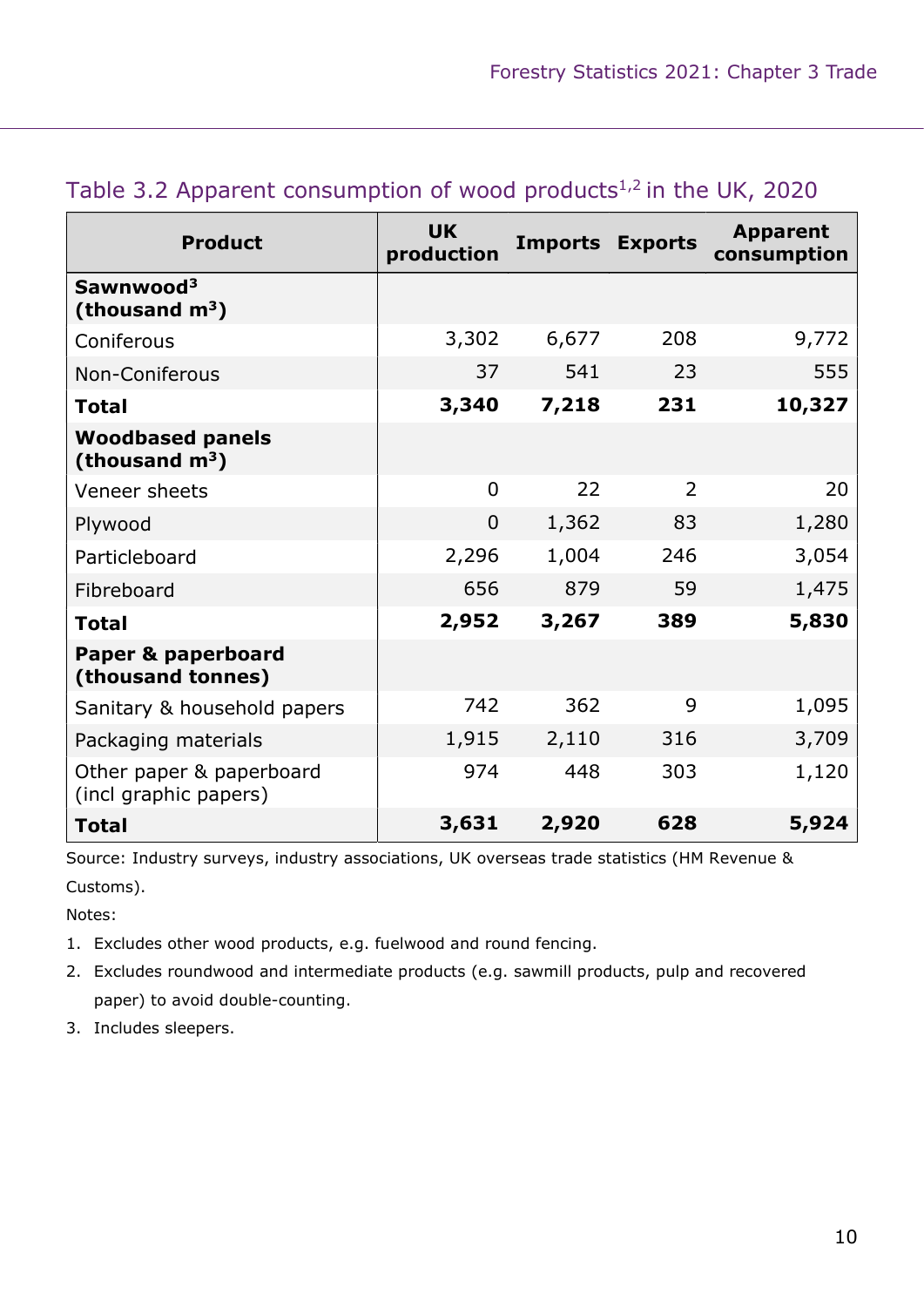thousand tonnes

### 3.3 Flow of recovered paper

UK production of recovered paper (the amount recovered from businesses and households in the UK) totalled 6.6 million tonnes in 2020 (Table 3.3) a decrease of 11% from 2019. Imports increased by 92% and exports decreased by 11% between 2019 and 2020, resulting in a 7% fall in apparent consumption over this period.

| Year | <b>UK production</b> | <b>Imports</b> | <b>Exports</b> | <b>Apparent</b><br>$\frac{1}{2}$ consumption <sup>1</sup> |
|------|----------------------|----------------|----------------|-----------------------------------------------------------|
| 2011 | 8,036                | 177            | 4,479          | 3,733                                                     |
| 2012 | 8,099                | 160            | 4,447          | 3,812                                                     |
| 2013 | 7,901                | 184            | 4,248          | 3,837                                                     |
| 2014 | 8,014                | 136            | 4,436          | 3,714                                                     |
| 2015 | 7,912                | 305            | 4,881          | 3,336                                                     |
| 2016 | 7,825                | 125            | 4,932          | 3,018                                                     |
| 2017 | 7,772                | 107            | 4,733          | 3,147                                                     |
| 2018 | 7,539                | 120            | 4,530          | 3,129                                                     |
| 2019 | 7,348                | 83             | 4,327          | 3,104                                                     |
| 2020 | 6,576                | 159            | 3,842          | 2,893                                                     |

#### Table 3.3 Flow of recovered paper, 2011-2020

Source: Confederation of Paper Industries, UK overseas trade statistics (HM Revenue & Customs). Notes:

1. Apparent consumption of recovered paper refers to use of recycled paper pulp in the UK.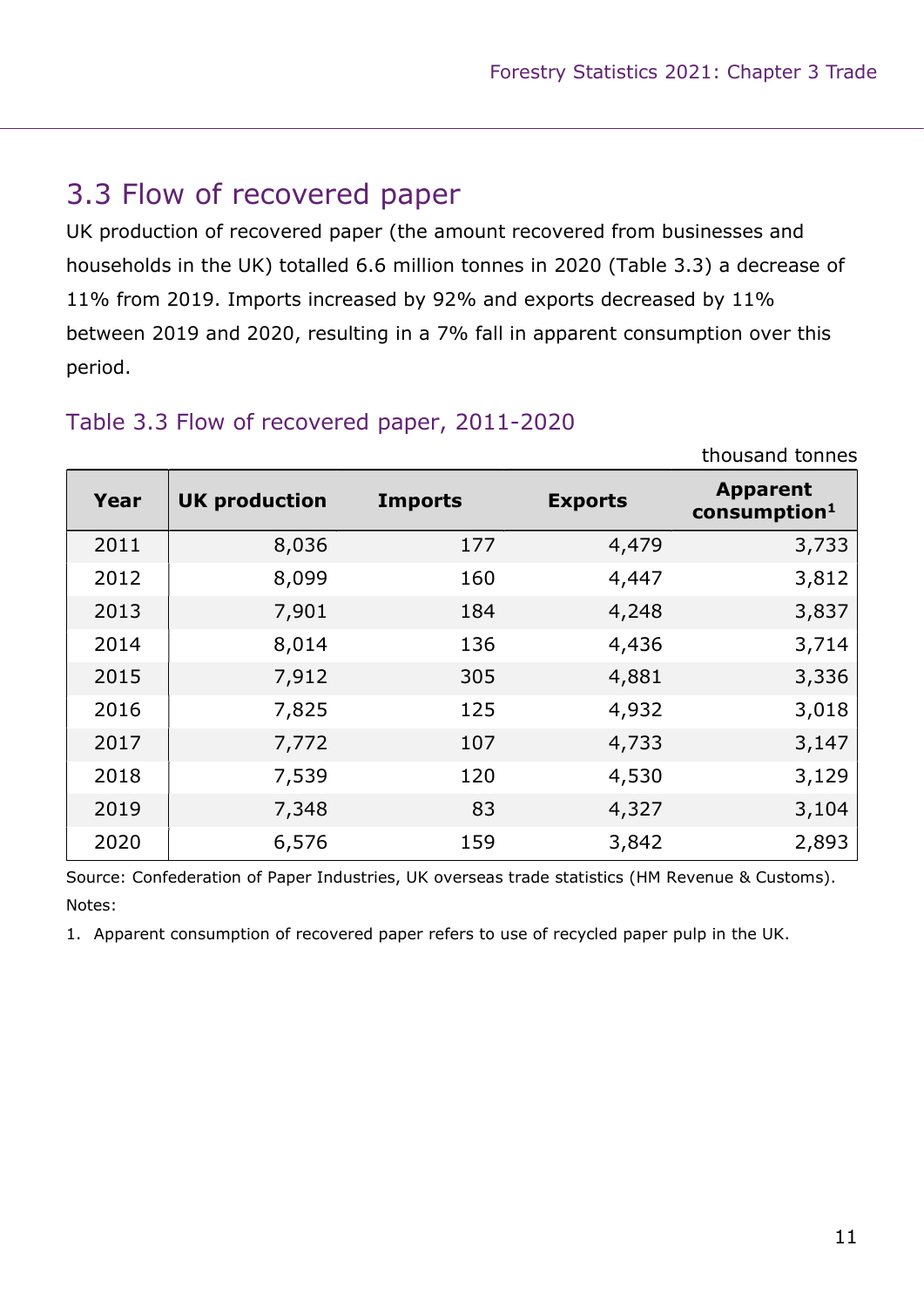### 3.4 UK import quantities by product

Wood imports to the UK in 2020 included 7.2 million cubic metres of sawnwood (a 3% increase from the previous year), 3.3 million cubic metres of wood-based panels (10% decrease), 9.1 million tonnes of wood pellets (2% increase) and 5.4 million tonnes of pulp and paper (12% decrease) (Table 3.4).

#### Table 3.4 UK import quantities, 2011-2020<sup>1</sup>

|      |                                                         |                                                                             |                                                                  |                                         | thousand $m3$                                        |
|------|---------------------------------------------------------|-----------------------------------------------------------------------------|------------------------------------------------------------------|-----------------------------------------|------------------------------------------------------|
| Year | <b>Sawn</b><br>wood <sup>2</sup><br>(thousand<br>$m3$ ) | <b>Wood-</b><br>based<br>panels <sup>3</sup><br>(thousand<br>m <sup>3</sup> | <b>Other</b><br>wood <sup>4</sup><br>(thousand<br>m <sup>3</sup> | Wood<br>pellets<br>(thousand<br>tonnes) | Pulp &<br>paper <sup>5</sup><br>(thousand<br>tonnes) |
| 2011 | 4,936                                                   | 2,827                                                                       | 985                                                              | 1,015                                   | 8,073                                                |
| 2012 | 5,179                                                   | 2,650                                                                       | 965                                                              | 1,487                                   | 7,812                                                |
| 2013 | 5,488                                                   | 2,964                                                                       | 1,267                                                            | 3,432                                   | 7,213                                                |
| 2014 | 6,425                                                   | 3,260                                                                       | 1,329                                                            | 4,773                                   | 7,319                                                |
| 2015 | 6,323                                                   | 3,215                                                                       | 1,378                                                            | 6,573                                   | 7,560                                                |
| 2016 | 6,794                                                   | 3,410                                                                       | 1,121                                                            | 6,782                                   | 7,092                                                |
| 2017 | 7,663                                                   | 3,800                                                                       | 1,379                                                            | 6,885                                   | 6,798                                                |
| 2018 | 7,213                                                   | 3,878                                                                       | 1,766                                                            | 7,992                                   | 6,663                                                |
| 2019 | 7,040                                                   | 3,650                                                                       | 2,229                                                            | 8,878                                   | 6,130                                                |
| 2020 | 7,218                                                   | 3,267                                                                       | 2,136                                                            | 9,078                                   | 5,386                                                |

Source: UK overseas trade statistics (HM Revenue & Customs), industry associations Notes:

- 1. There are reliability concerns for some of these figures, particularly for individual products (see Sources chapter).
- 2. Sawnwood includes sleepers from 2017.
- 3. Includes veneer sheets.
- 4. Includes roundwood, wood charcoal, chips, particles, residues and from 2017, includes recovered wood.
- 5. Further details of pulp and paper import quantities are provided in table 3.4a.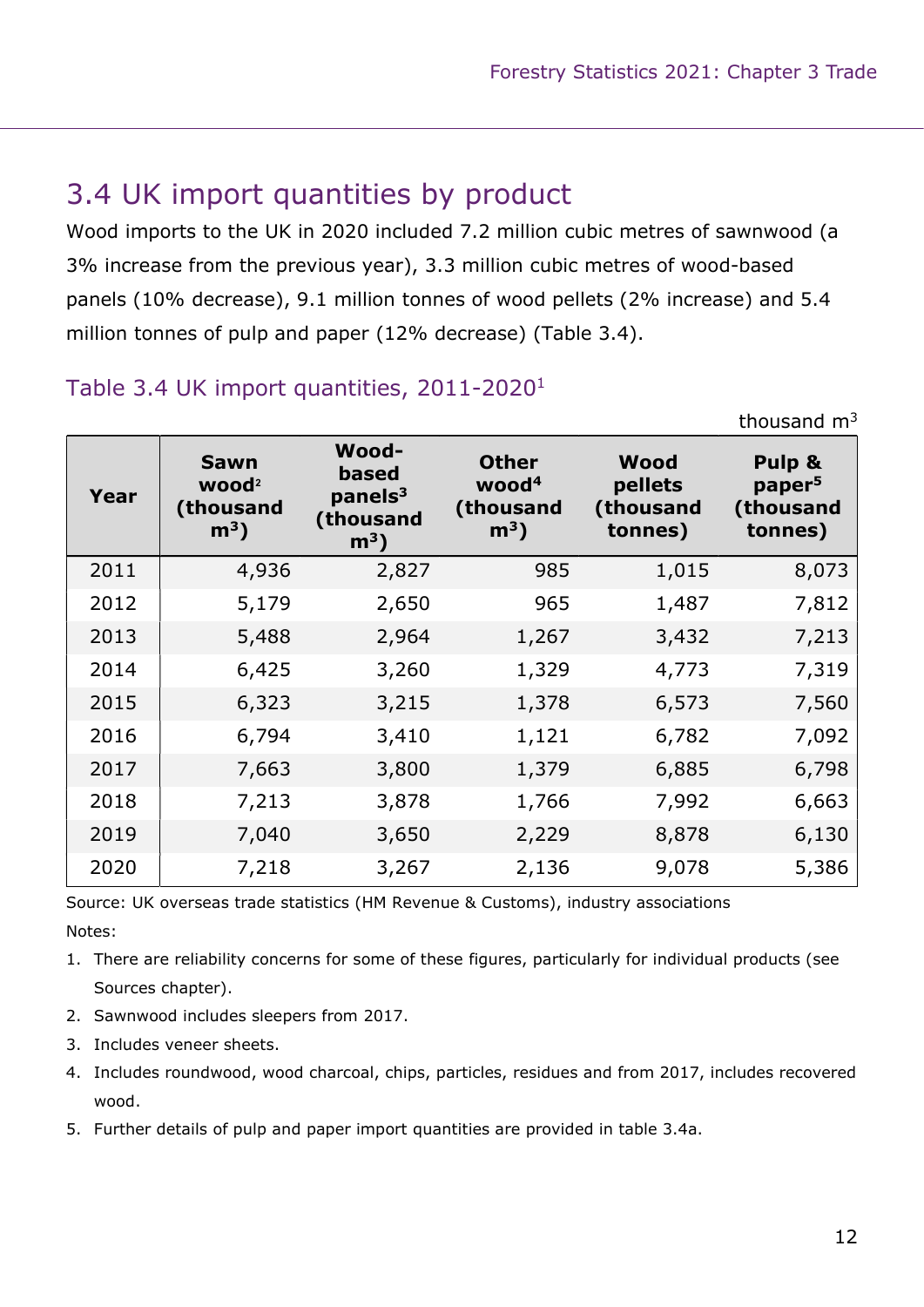Paper accounted for the majority of pulp and paper imports, with a total of 4.4 million tonnes imported in 2020 (Table 3.4a). This represented a 14% decrease from the previous year.

### Table 3.4a UK import quantities, 2011-2020<sup>1</sup>: Pulp and paper

|      |              |             |                           | thousand tonnes                         |
|------|--------------|-------------|---------------------------|-----------------------------------------|
| Year | <b>Paper</b> | <b>Pulp</b> | <b>Recovered</b><br>paper | <b>Total Pulp &amp;</b><br><b>Paper</b> |
| 2011 | 6,887        | 1,009       | 177                       | 8,073                                   |
| 2012 | 6,631        | 1,021       | 160                       | 7,812                                   |
| 2013 | 5,929        | 1,100       | 184                       | 7,213                                   |
| 2014 | 5,949        | 1,234       | 136                       | 7,319                                   |
| 2015 | 6,032        | 1,223       | 305                       | 7,560                                   |
| 2016 | 5,876        | 1,092       | 125                       | 7,092                                   |
| 2017 | 5,610        | 1,081       | 107                       | 6,798                                   |
| 2018 | 5,477        | 1,066       | 120                       | 6,663                                   |
| 2019 | 5,150        | 897         | 83                        | 6,130                                   |
| 2020 | 4,439        | 788         | 159                       | 5,386                                   |

Source: UK overseas trade statistics (HM Revenue & Customs), industry associations

1. There are reliability concerns for some of these figures, particularly for individual products (see Sources chapter).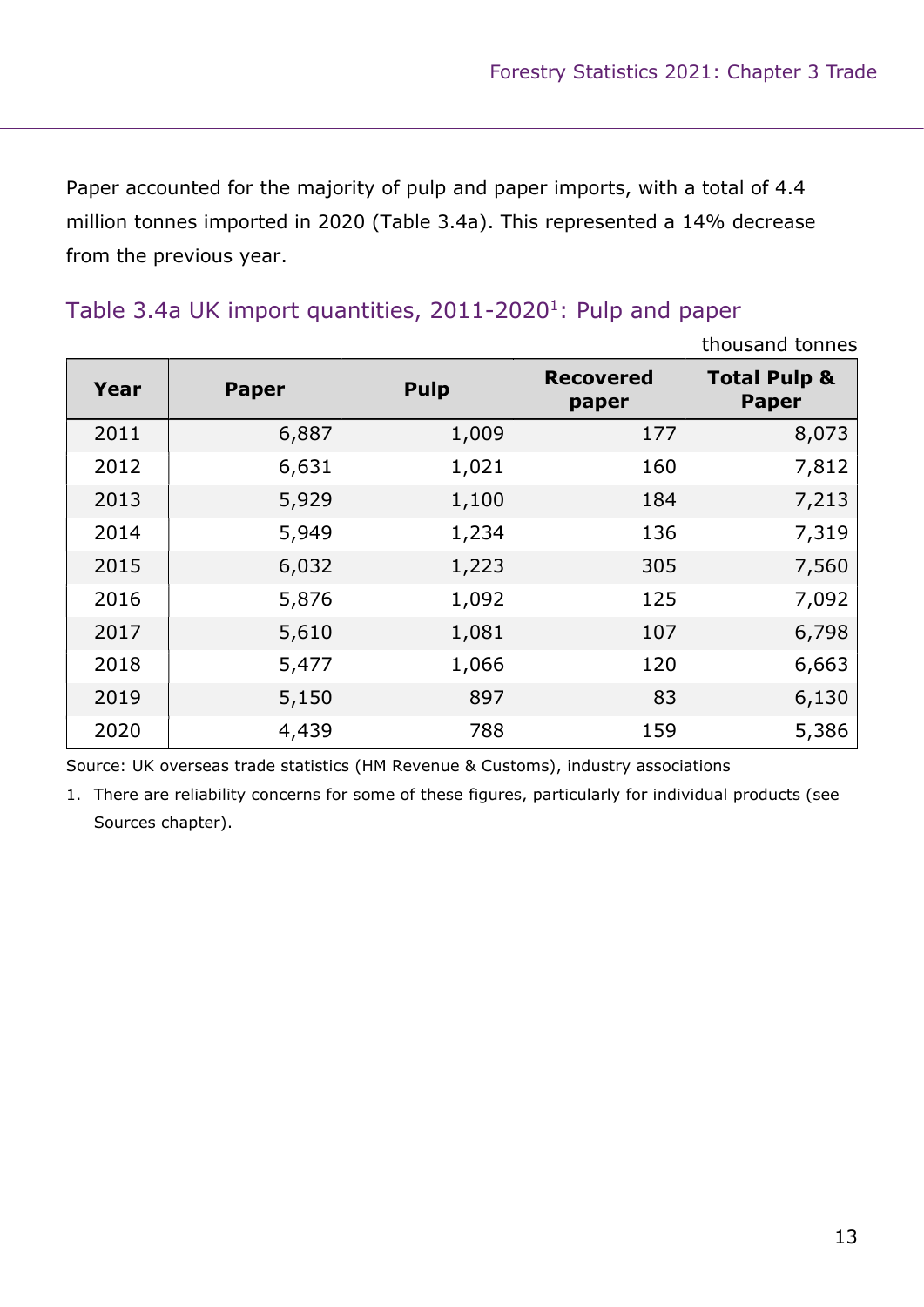### 3.5 UK export quantities by product

A total of 4.6 million tonnes of pulp and paper (including recovered paper) was exported from the UK in 2020 (Table 3.5), representing an 11% decrease from 2019.

### Table 3.5 UK export quantities, 2011-2020<sup>1</sup>

|      |                                                         |                                                                     |                                                          |                                         | thousand $m3$                                        |
|------|---------------------------------------------------------|---------------------------------------------------------------------|----------------------------------------------------------|-----------------------------------------|------------------------------------------------------|
| Year | <b>Sawn</b><br>wood <sup>2</sup><br>(thousand<br>$m3$ ) | <b>Wood-</b><br>based<br>panels <sup>3</sup><br>(thousand<br>$m3$ ) | <b>Other</b><br>wood <sup>4</sup><br>(thousand<br>$m3$ ) | Wood<br>pellets<br>(thousand<br>tonnes) | Pulp &<br>paper <sup>5</sup><br>(thousand<br>tonnes) |
| 2011 | 162                                                     | 546                                                                 | 1,430                                                    | 38                                      | 5,485                                                |
| 2012 | 141                                                     | 597                                                                 | 1,779                                                    | 54                                      | 5,585                                                |
| 2013 | 167                                                     | 432                                                                 | 1,267                                                    | 106                                     | 5,390                                                |
| 2014 | 175                                                     | 404                                                                 | 1,083                                                    | 98                                      | 5,467                                                |
| 2015 | 187                                                     | 286                                                                 | 1,018                                                    | 88                                      | 5,712                                                |
| 2016 | 193                                                     | 314                                                                 | 810                                                      | 21                                      | 5,700                                                |
| 2017 | 218                                                     | 374                                                                 | 638                                                      | 126                                     | 5,528                                                |
| 2018 | 238                                                     | 295                                                                 | 595                                                      | 63                                      | 5,317                                                |
| 2019 | 215                                                     | 384                                                                 | 604                                                      | 33                                      | 5,160                                                |
| 2020 | 231                                                     | 389                                                                 | 293                                                      | 4                                       | 4,617                                                |

Source: UK overseas trade statistics (HM Revenue & Customs), industry associations Notes:

- 1. There are reliability concerns for some of these figures, particularly for individual products (see Sources chapter).
- 2. Sawnwood includes sleepers from 2017.
- 3. Includes veneer sheets.
- 4. Includes roundwood, wood charcoal, chips, particles, residues and, from 2017, includes recovered wood.
- 5. Further details of pulp and paper export quantities are provided in table 3.5a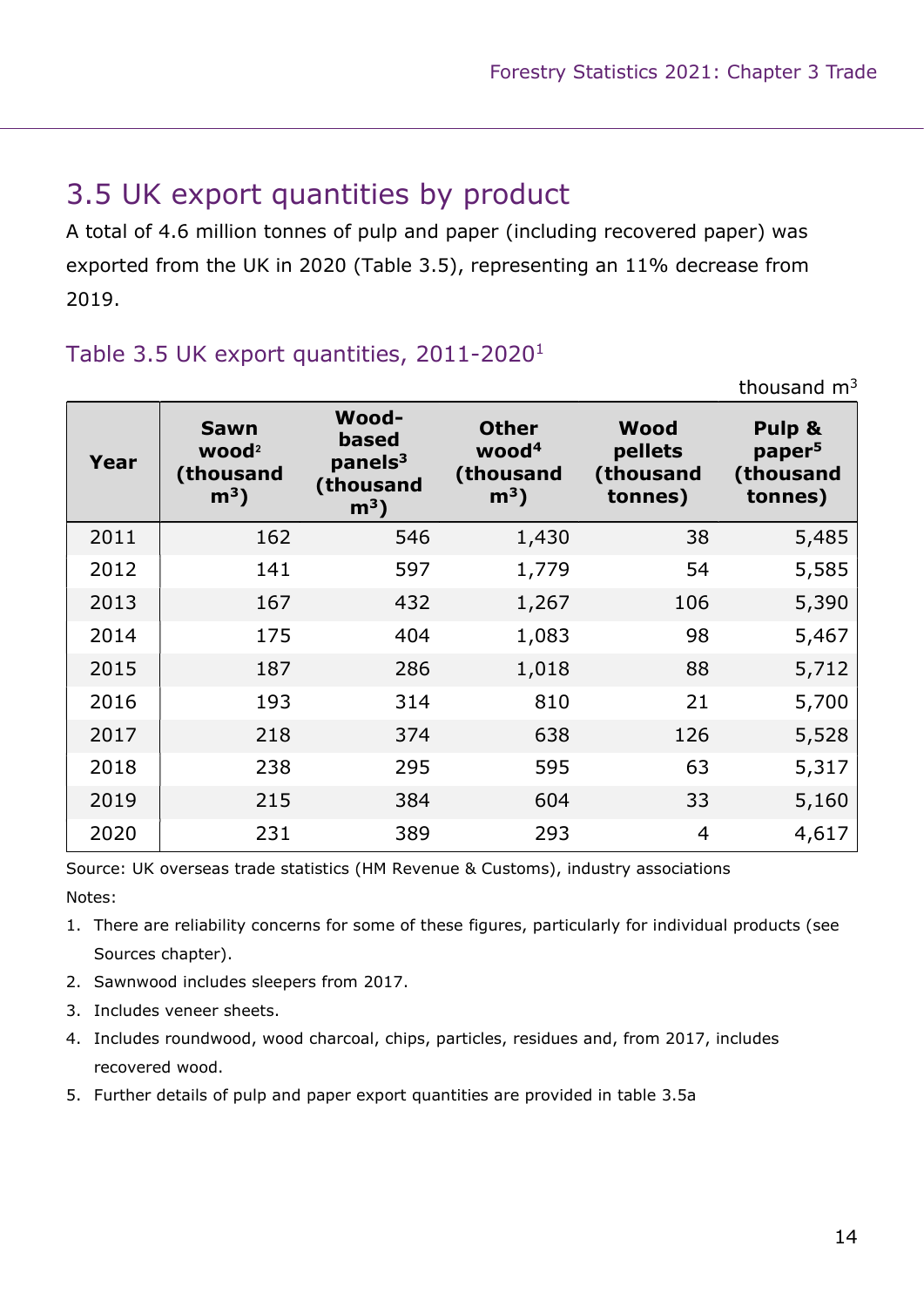Recovered paper accounted for the majority of pulp and paper exports, with 3.8 million tonnes exported in 2020 (Table 3.5a).

|      |              |                |                           | thousand tonnes                         |
|------|--------------|----------------|---------------------------|-----------------------------------------|
| Year | <b>Paper</b> | <b>Pulp</b>    | <b>Recovered</b><br>paper | <b>Total Pulp &amp;</b><br><b>Paper</b> |
| 2011 | 974          | 32             | 4,479                     | 5,485                                   |
| 2012 | 1,102        | 36             | 4,447                     | 5,585                                   |
| 2013 | 1,119        | 23             | 4,248                     | 5,390                                   |
| 2014 | 1,010        | 21             | 4,436                     | 5,467                                   |
| 2015 | 807          | 24             | 4,881                     | 5,712                                   |
| 2016 | 760          | $\overline{7}$ | 4,932                     | 5,700                                   |
| 2017 | 788          | $\overline{7}$ | 4,733                     | 5,528                                   |
| 2018 | 772          | 15             | 4,530                     | 5,317                                   |
| 2019 | 825          | 9              | 4,327                     | 5,160                                   |
| 2020 | 749          | 26             | 3,842                     | 4,617                                   |

### Table 3.5a UK export quantities, 2011-2020<sup>1</sup>

Source: UK overseas trade statistics (HM Revenue & Customs), industry associations Notes:

1. There are reliability concerns for some of these figures, particularly for individual products (see Sources chapter).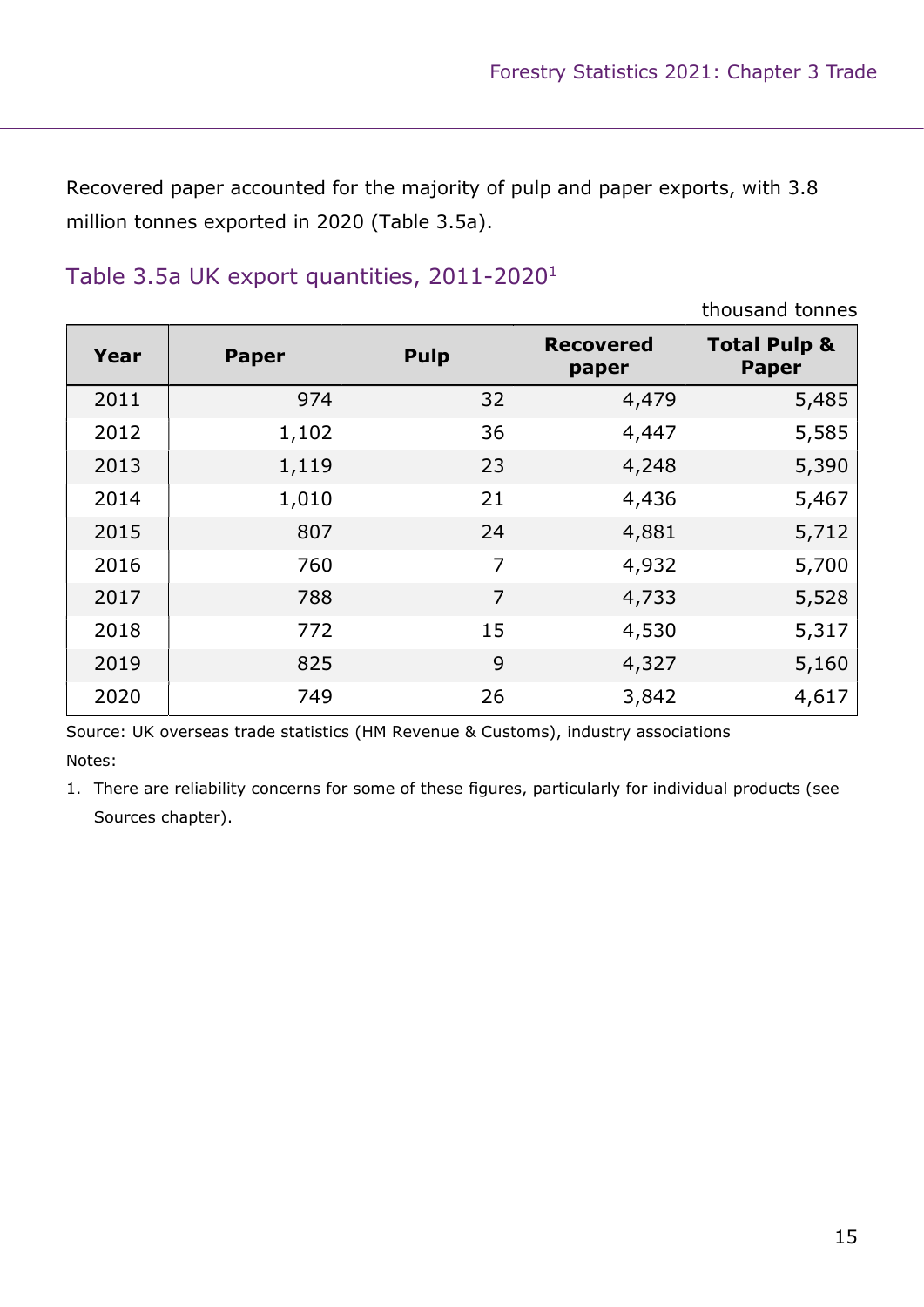### 3.6 UK import values by product

Wood product imports in 2020 were valued at a total of £7.5 billion, a 10% decrease from 2019 (Table 3.6). Pulp and paper (including recovered paper) accounted for 45% of the total import value in 2020. Sawnwood imports were valued at £1.6 billion in 2020, wood-based panels at £1.0 billion and wood pellets at £1.3 billion.

| Year | <b>Sawn</b><br>wood <sup>2</sup> | Wood-<br><b>based</b><br>panels <sup>3</sup> | <b>Other</b><br>wood <sup>4</sup> | Wood<br>pellets | Pulp &<br>Paper <sup>5</sup> | <b>Total</b> |
|------|----------------------------------|----------------------------------------------|-----------------------------------|-----------------|------------------------------|--------------|
| 2011 | 1,080                            | 838                                          | 79                                | 129             | 4,696                        | 6,822        |
| 2012 | 1,084                            | 791                                          | 75                                | 185             | 4,266                        | 6,402        |
| 2013 | 1,180                            | 882                                          | 88                                | 412             | 4,165                        | 6,727        |
| 2014 | 1,420                            | 936                                          | 80                                | 547             | 4,196                        | 7,180        |
| 2015 | 1,311                            | 957                                          | 88                                | 780             | 4,375                        | 7,510        |
| 2016 | 1,423                            | 1,010                                        | 85                                | 915             | 4,003                        | 7,436        |
| 2017 | 1,636                            | 1,155                                        | 90                                | 961             | 4,004                        | 7,845        |
| 2018 | 1,743                            | 1,201                                        | 122                               | 1,117           | 4,075                        | 8,257        |
| 2019 | 1,598                            | 1,134                                        | 184                               | 1,309           | 4,076                        | 8,301        |
| 2020 | 1,587                            | 969                                          | 198                               | 1,339           | 3,385                        | 7,478        |

### Table 3.6 UK import values, 2011-2020<sup>1</sup>

Source: UK overseas trade statistics (HM Revenue & Customs), industry associations Notes:

- 1. There are reliability concerns for some of these figures, particularly for individual products (see Sources chapter).
- 2. Sawnwood includes sleepers from 2017.
- 3. Includes veneer sheets.
- 4. Includes roundwood, wood charcoal, chips, particles, residues and from 2017, includes recovered wood.
- 5. Further details of pulp and paper import values are provided in table 3.6a.

£ million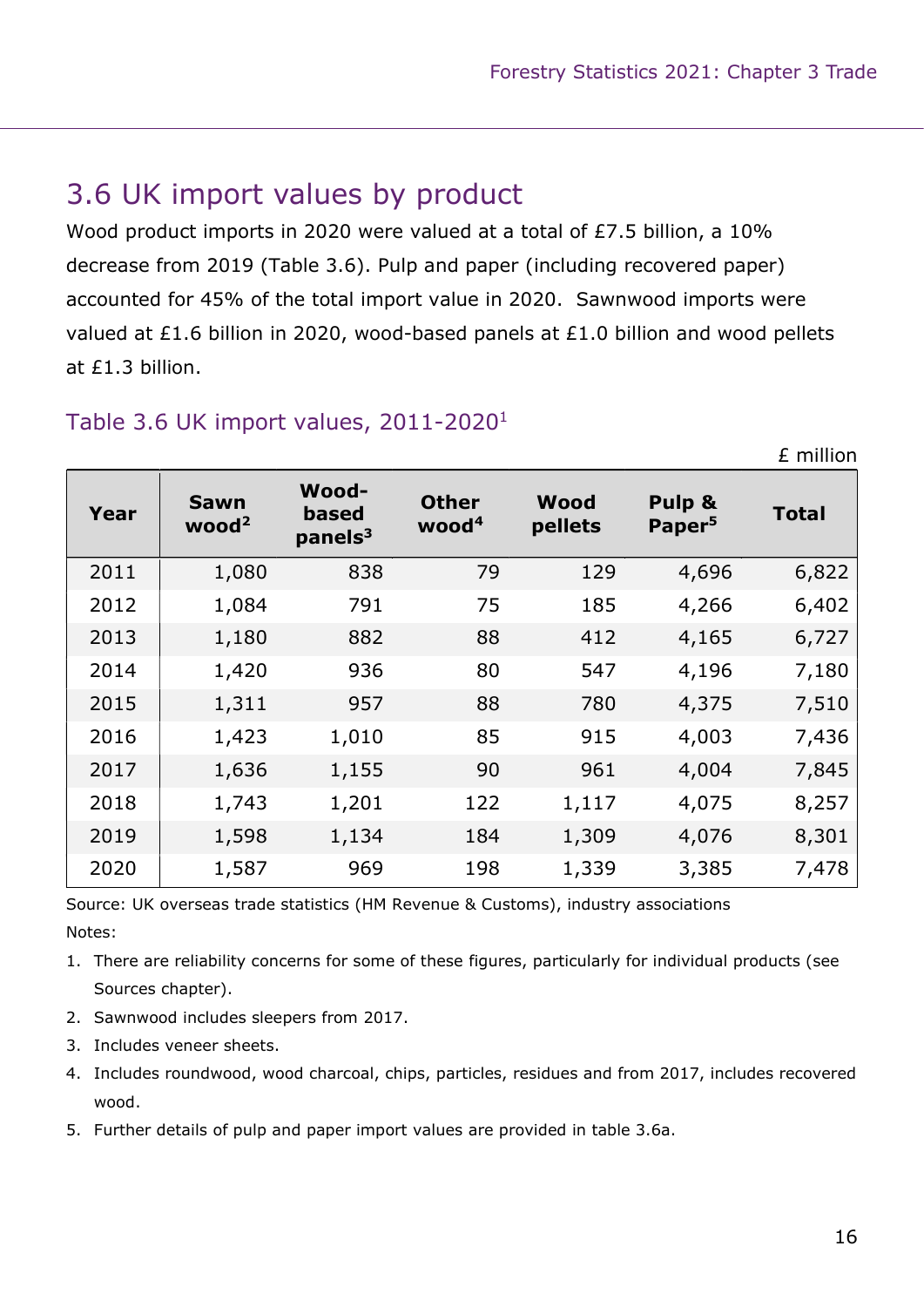Paper imports were valued at £2.9 billion in 2020, accounting for 86% of all pulp and paper imports (Table 3.6a).

### Table 3.6a UK import values, 2011-2020<sup>1</sup>

|      |              |             |                           | £ million                               |
|------|--------------|-------------|---------------------------|-----------------------------------------|
| Year | <b>Paper</b> | <b>Pulp</b> | <b>Recovered</b><br>paper | <b>Total Pulp &amp;</b><br><b>Paper</b> |
| 2011 | 4,049        | 613         | 34                        | 4,696                                   |
| 2012 | 3,727        | 519         | 21                        | 4,266                                   |
| 2013 | 3,644        | 500         | 21                        | 4,165                                   |
| 2014 | 3,667        | 509         | 19                        | 4,196                                   |
| 2015 | 3,711        | 642         | 23                        | 4,375                                   |
| 2016 | 3,434        | 557         | 13                        | 4,003                                   |
| 2017 | 3,418        | 572         | 14                        | 4,004                                   |
| 2018 | 3,415        | 639         | 21                        | 4,075                                   |
| 2019 | 3,538        | 520         | 17                        | 4,076                                   |
| 2020 | 2,903        | 448         | 35                        | 3,385                                   |

Source: UK overseas trade statistics (HM Revenue & Customs), industry associations Notes:

1. There are reliability concerns for some of these figures, particularly for individual products (see Sources chapter).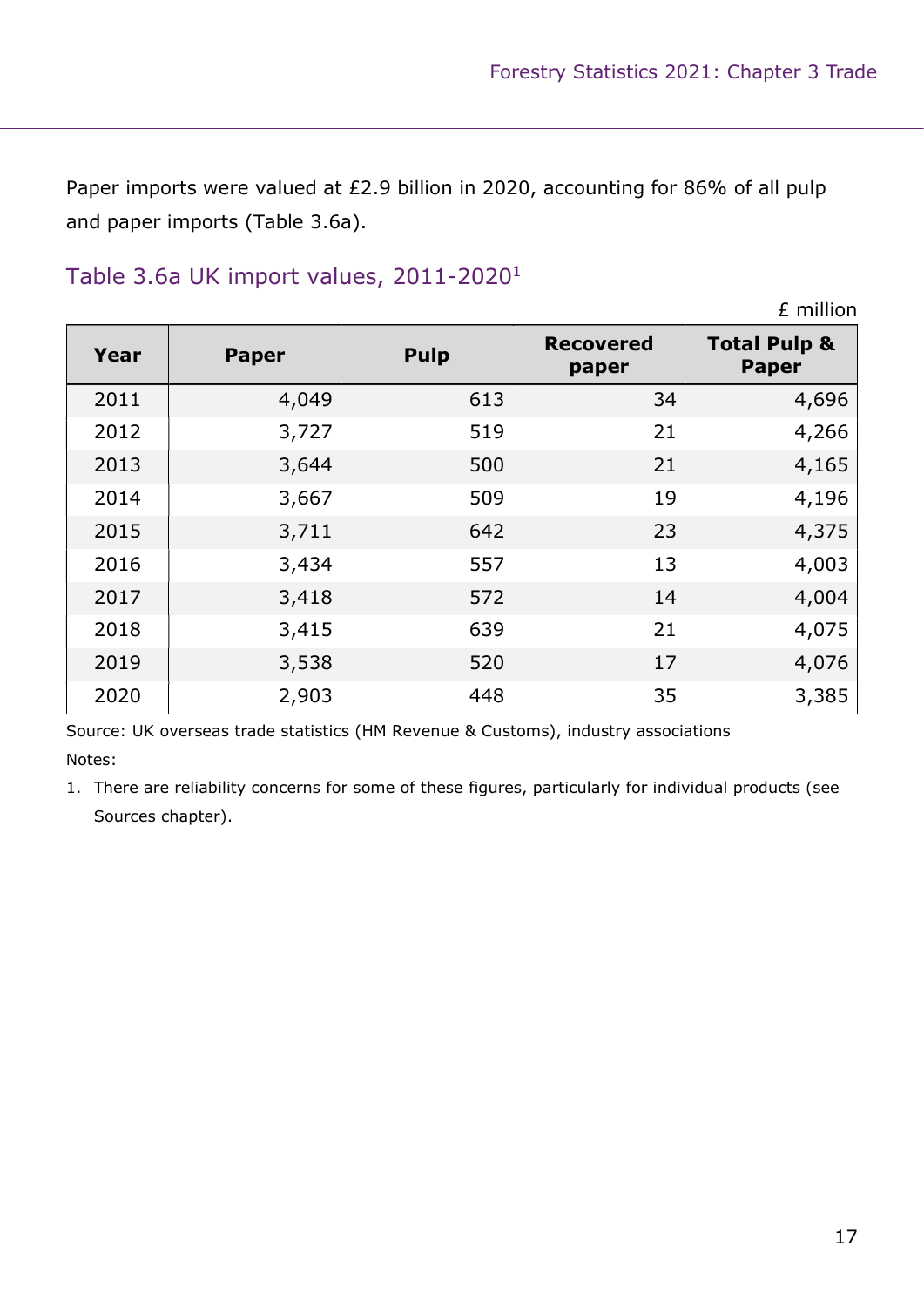### 3.7 UK export values by product

Wood product exports from the UK were valued at a total of £1.5 billion in 2020, a 10% decrease from the 2019 total (Table 3.7). Total exports of wood products in 2020 comprised 86% pulp and paper, 7% wood-based panels, 4% sawnwood and 2% other wood.

| Year | <b>Sawn</b><br>wood <sup>2</sup> | <b>Wood-</b><br>based<br>panels <sup>3</sup> | <b>Other</b><br>wood <sup>4</sup> | Wood<br>pellets | Pulp &<br>Paper <sup>5</sup> | <b>Total</b> |
|------|----------------------------------|----------------------------------------------|-----------------------------------|-----------------|------------------------------|--------------|
| 2011 | 41                               | 128                                          | 50                                | 3               | 1,650                        | 1,872        |
| 2012 | 34                               | 130                                          | 51                                | $\overline{4}$  | 1,589                        | 1,807        |
| 2013 | 37                               | 109                                          | 47                                | 5               | 1,519                        | 1,717        |
| 2014 | 43                               | 107                                          | 39                                | $\overline{2}$  | 1,480                        | 1,672        |
| 2015 | 44                               | 75                                           | 35                                | $\mathbf{1}$    | 1,441                        | 1,597        |
| 2016 | 50                               | 91                                           | 26                                | $\overline{0}$  | 1,307                        | 1,473        |
| 2017 | 55                               | 109                                          | 41                                | 6               | 1,651                        | 1,861        |
| 2018 | 64                               | 103                                          | 41                                | 5               | 1,597                        | 1,810        |
| 2019 | 58                               | 123                                          | 41                                | $\overline{2}$  | 1,491                        | 1,714        |
| 2020 | 63                               | 114                                          | 36                                | 1               | 1,336                        | 1,549        |

### Table 3.7 UK export values, 2011-2020<sup>1</sup>

Source: UK overseas trade statistics (HM Revenue & Customs), industry associations Notes:

- 1. There are reliability concerns for some of these figures, particularly for individual products (see Sources chapter).
- 2. Sawnwood includes sleepers from 2017.
- 3. Includes veneer sheets.
- 4. Includes roundwood, wood charcoal, chips, particles, residues and from 2017, includes recovered wood.
- 5. Further details of pulp and paper export values are provided in table 3.7a.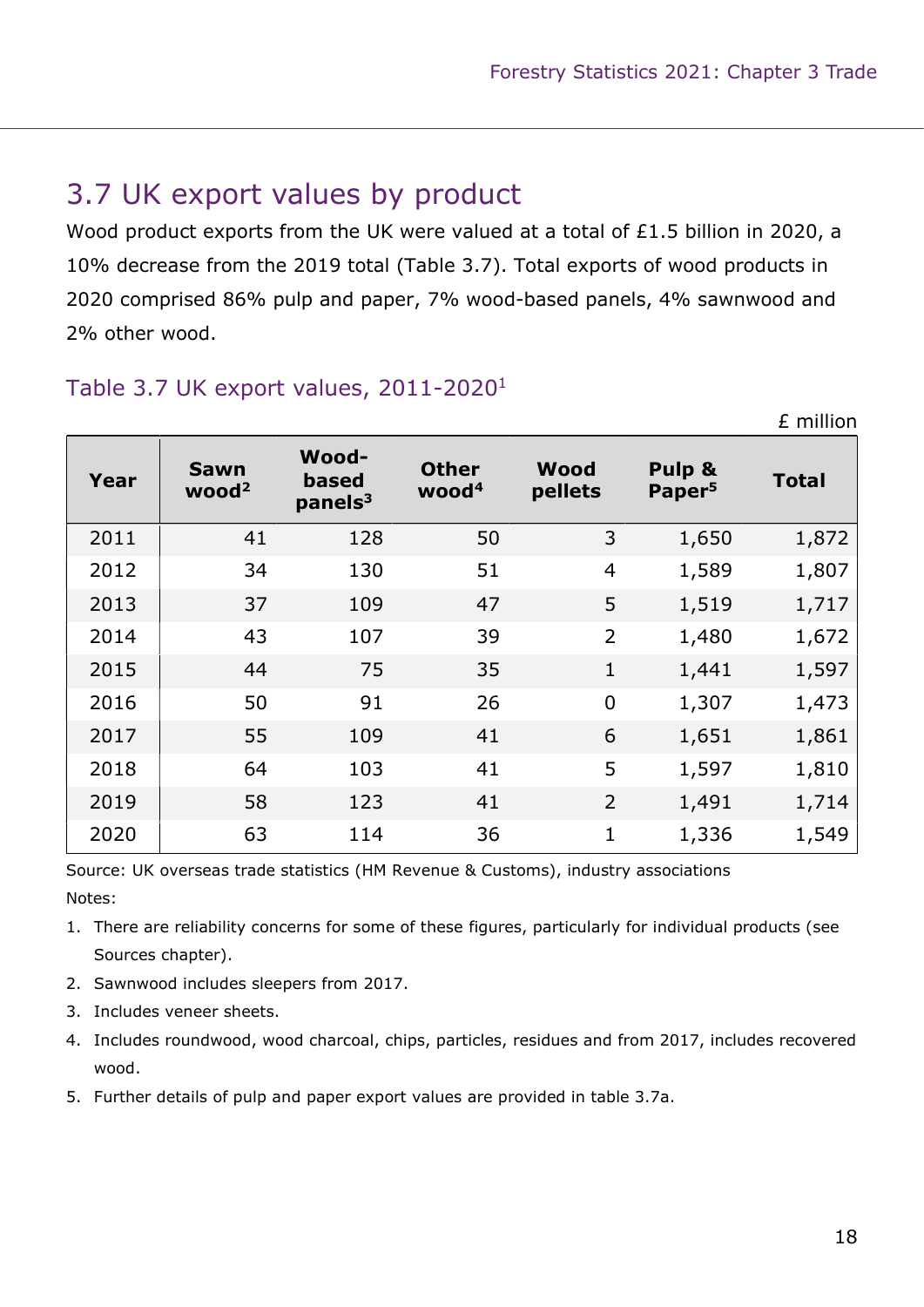Paper exports were valued at £0.9 billion in 2020, accounting for 70% of all pulp and paper exports (Table 3.7a).

#### Table 3.7a UK export values,  $2011 - 2020<sup>1</sup>$ : Pulp and paper

£ million Year Paper Pulp Recovered paper Total Pulp & Paper 2011 1,044 11 595 1,650 2012 1,048 10 531 1,589 2013 1,017 8 494 1,519 2014 997 7 476 1,480 2015 901 7 534 1,441 2016 838 4 465 1,307 2017 997 5 649 1,651 2018 1,022 5 570 1,597 2019 1,049 4 437 1,491 2020 931 11 394 1,336

Source: UK overseas trade statistics (HM Revenue & Customs), industry associations Notes:

1. There are reliability concerns for some of these figures, particularly for individual products (see Sources chapter).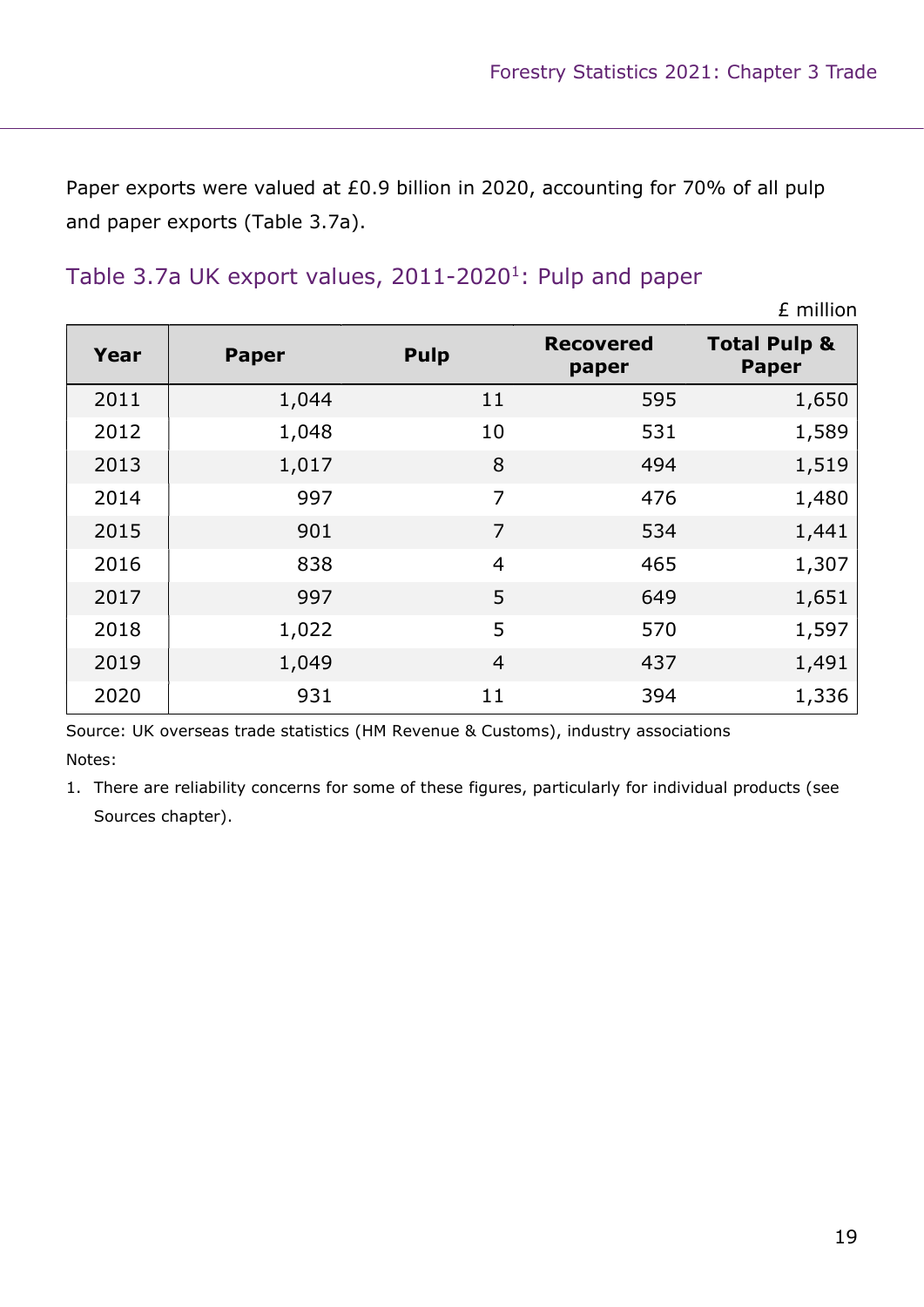### 3.8 Origin of wood imports

Table 3.8 presents data on the source of selected wood products that have been imported into the UK in 2020.

Sawn softwood, particleboard, fibreboard, and paper and paperboard were overwhelmingly imported from EU countries in 2020 (Table 3.8):

- Sweden (41%), Latvia (20%) and Finland (12%) provided the majority of imports of sawn softwood to the UK.
- Most particleboard imports to the UK came from Germany (20%), Latvia (18%) and Ireland (17%).
- Ireland (33%), Germany (19%), Belgium and Latvia (both 10%) were the principal sources of fibreboard imports.
- Most paper and paperboard imports came from Sweden (20%), Germany (17%) and Finland (14%).

Sawn hardwood and wood pulp imports originated from a range of both EU and non-EU countries in 2020:

- The USA  $(14%)$ , Latvia  $(12%)$ , France  $(11%)$  and Estonia  $(10%)$  provided almost one half of sawn hardwood imports to the UK.
- Brazil (33%) and Sweden (27%) provided over one half of wood pulp imports to the UK.

The vast majority of UK imports of plywood and wood pellets came from countries outside the EU in 2018:

- China (40%) and Brazil (20%) were the principal sources of plywood imports to the UK.
- The USA (63%) and Canada (18%) provided the majority of wood pellet imports to the UK.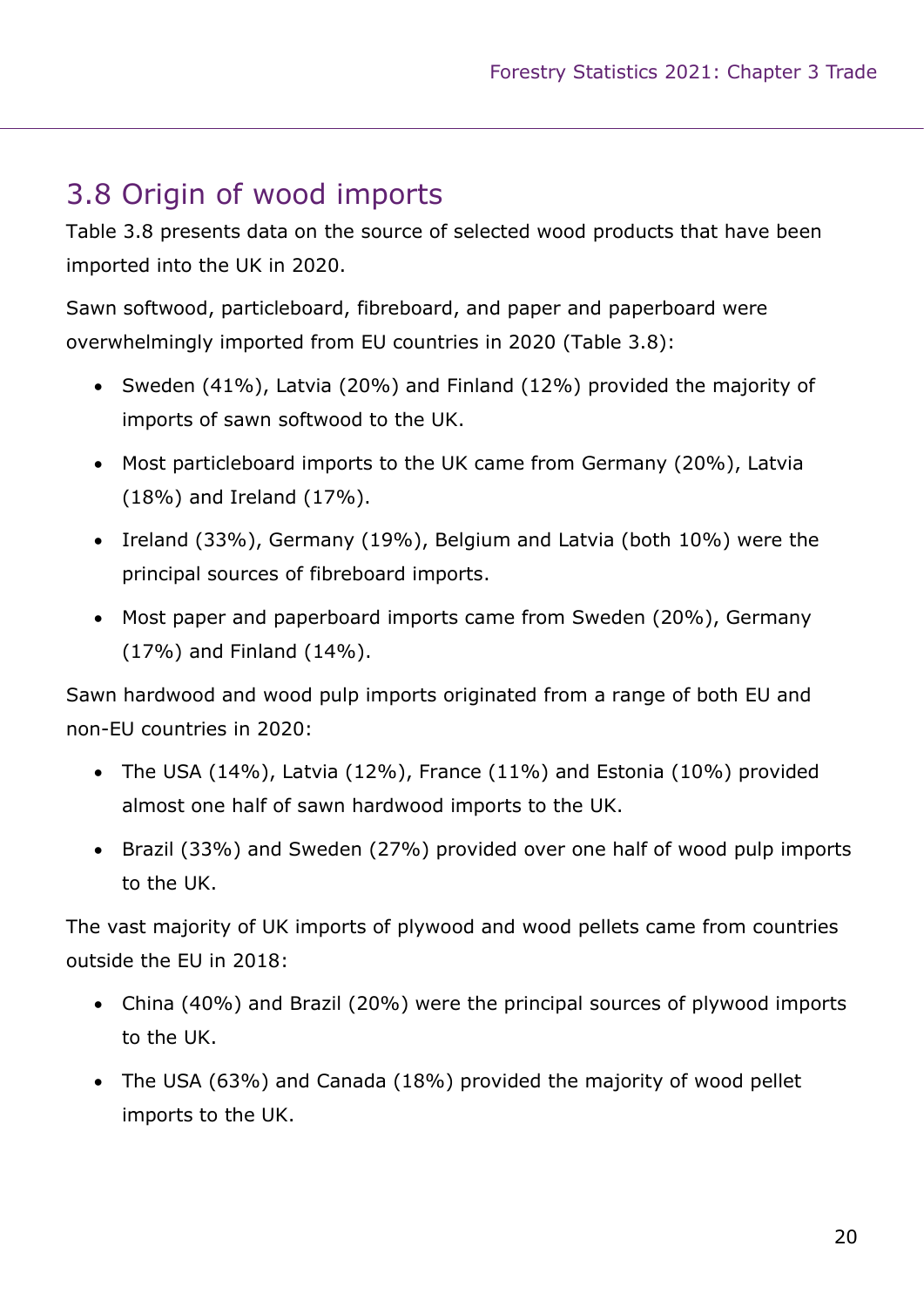| <b>Source</b>   | Sawn <sup>1</sup><br>soft<br>wood | Sawn <sup>1</sup><br>hard<br>wood | Ply-<br>wood     | <b>Particle-</b><br>board | Fibre-<br>board | <b>Pellets</b> | <b>Wood</b><br>pulp | <b>Paper</b><br>and<br>paper-<br>board |
|-----------------|-----------------------------------|-----------------------------------|------------------|---------------------------|-----------------|----------------|---------------------|----------------------------------------|
| Sweden          | 41                                | $\overline{0}$                    | $\overline{0}$   | $\overline{0}$            | $\overline{0}$  | $\overline{0}$ | 27                  | 20                                     |
| Germany         | 8                                 | 3                                 | $\overline{0}$   | 20                        | 19              | $\mathbf 0$    | $\mathbf{1}$        | 17                                     |
| Finland         | 12                                | $\overline{0}$                    | 8                | $\overline{0}$            | $\mathbf{1}$    | $\overline{0}$ | 9                   | 14                                     |
| Latvia          | 20                                | 12                                | $\overline{2}$   | 18                        | 10              | 10             | $\overline{0}$      | $\mathbf 0$                            |
| France          | $\overline{0}$                    | 11                                | $\mathbf{1}$     | 11                        | $\mathbf{1}$    | $\overline{0}$ | $\mathbf 0$         | 6                                      |
| Ireland         | 5                                 | $\overline{2}$                    | $\mathbf 0$      | 17                        | 33              | $\overline{0}$ | 0                   | $\mathbf{1}$                           |
| Netherlands     | $\overline{0}$                    | $\overline{4}$                    | $\overline{0}$   | $\mathbf 0$               | $\mathbf{1}$    | $\mathbf 0$    | 5                   | $\overline{4}$                         |
| Italy           | $\mathbf 0$                       | 8                                 | $\mathbf 0$      | $\overline{2}$            | $\overline{0}$  | $\overline{0}$ | 3                   | $\overline{4}$                         |
| Austria         | $\mathbf{1}$                      | $\mathbf{1}$                      | $\mathbf{1}$     | $\mathbf{1}$              | $\overline{2}$  | $\mathbf 0$    | $\overline{2}$      | $\overline{4}$                         |
| Belgium         | $\overline{0}$                    | $\mathbf{1}$                      | $\mathbf 1$      | 14                        | 10              | $\overline{0}$ | $\mathbf 0$         | $\overline{2}$                         |
| Portugal        | $\overline{0}$                    | $\overline{0}$                    | $\overline{0}$   | 8                         | $\overline{2}$  | $\overline{2}$ | 3                   | 3                                      |
| Spain           | $\overline{0}$                    | $\mathbf{1}$                      | $\mathbf{1}$     | $\overline{2}$            | 8               | $\overline{0}$ | 5                   | $\overline{2}$                         |
| Poland          | $\mathbf{1}$                      | $\overline{4}$                    | $\mathbf{1}$     | $\mathbf{1}$              | 3               | $\overline{0}$ | $\overline{0}$      | $\overline{2}$                         |
| Estonia         | $\overline{2}$                    | 10                                | $\mathbf 0$      | 0                         | $\overline{0}$  | 3              | $\overline{0}$      | $\mathbf 0$                            |
| Other EU        | 3                                 | 5                                 | $\overline{0}$   | 3                         | $\mathbf{1}$    | $\overline{0}$ | $\overline{0}$      | $\overline{2}$                         |
| <b>Total EU</b> | 92                                | 62                                | 16               | 98                        | 90              | 14             | 57                  | 80                                     |
| <b>USA</b>      | $\overline{0}$                    | 14                                | $\overline{0}$   | $\mathbf 0$               | $\mathbf 0$     | 63             | $\overline{2}$      | $\overline{4}$                         |
| Canada          | $\overline{0}$                    | 3                                 | 1                | $\mathbf 0$               | $\overline{0}$  | 18             | $\overline{0}$      | 3                                      |
| <b>Brazil</b>   | $\overline{0}$                    | $\mathbf{1}$                      | 20               | $\mathbf 0$               | $\mathbf 0$     | $\mathbf{1}$   | 33                  | $\mathbf{1}$                           |
| China           | $\overline{0}$                    | $\overline{0}$                    | 40               | $\mathbf{1}$              | 4               | $\overline{0}$ | $\mathbf 0$         | $\mathbf{1}$                           |
| Russia          | 6                                 | $\overline{2}$                    | $\overline{7}$   | 1                         | 5               | 3              | $\mathbf 0$         | $\mathbf{1}$                           |
| Norway          | 1                                 | 6                                 | $\boldsymbol{0}$ | 0                         | $\mathbf 0$     | $\overline{0}$ | 0                   | 4                                      |
| Indonesia       | $\overline{0}$                    | $\mathbf 0$                       | 3                | $\overline{0}$            | $\overline{0}$  | $\mathbf 0$    | $\boldsymbol{0}$    | $\mathbf{1}$                           |
| Chile           | $\overline{0}$                    | $\mathbf 0$                       | $\overline{2}$   | 0                         | $\mathbf 0$     | 0              | 0                   | $\mathbf{1}$                           |
| Malaysia        | $\mathbf 0$                       | $\overline{2}$                    | 5                | $\mathbf 0$               | $\overline{0}$  | $\overline{0}$ | $\mathbf 0$         | $\mathbf 0$                            |
| Cameroon        | $\overline{0}$                    | 5                                 | $\boldsymbol{0}$ | 0                         | $\mathbf 0$     | 0              | 0                   | $\mathbf 0$                            |
| Other non-EU    | $\mathbf 0$                       | 5                                 | $\overline{4}$   | $\mathbf 0$               | $\mathbf{1}$    | $\mathbf 0$    | $\overline{7}$      | 5                                      |
| Total non-EU    | 8                                 | 38                                | 84               | $\overline{2}$            | $10\,$          | 86             | 43                  | 20                                     |

### Table 3.8 Country of origin of wood imports to the UK, 2020

per cent of total UK imports (volume) in each category

Source: UK overseas trade statistics (HM Revenue & Customs), industry associations.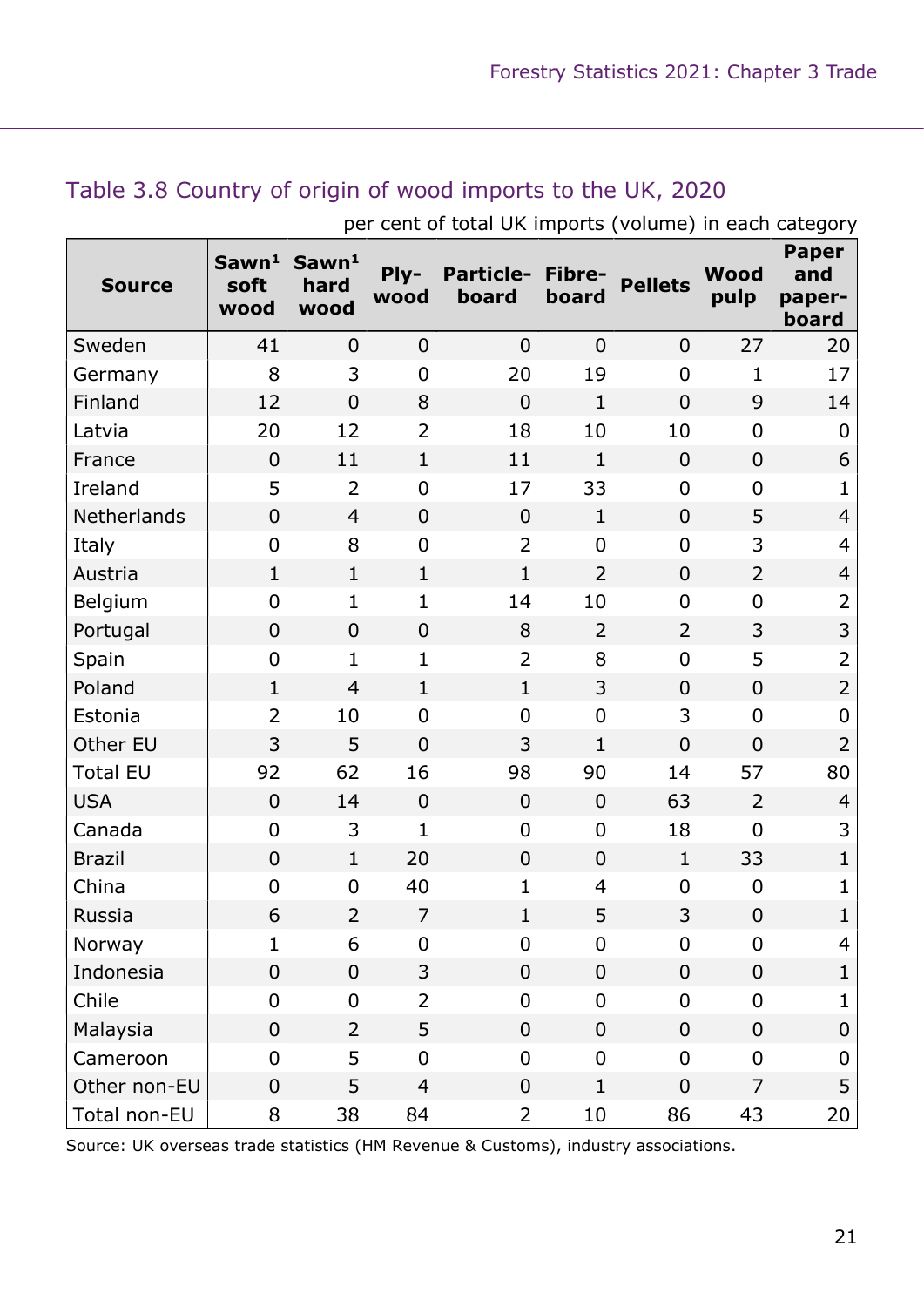#### Notes:

1. Sawnwood imports in this table exclude sleepers.

Figure 3.2 shows the main sources of imports of sawn softwood to the UK since 1962. The total level of sawn softwood imports has fluctuated between around 5 million  $m<sup>3</sup>$  and 10 million m3 from 1962 to present. Imports to the UK from Canada have reduced substantially since the early 1990s. In contrast imports from the Baltic States increased between 1992 and 2003 and, although there was some decline between 2003 to 2012, imports from the Baltic States to the UK have started to increase again in recent years. Since 1993 Sweden has consistently been the principal country of origin for UK sawn softwood imports.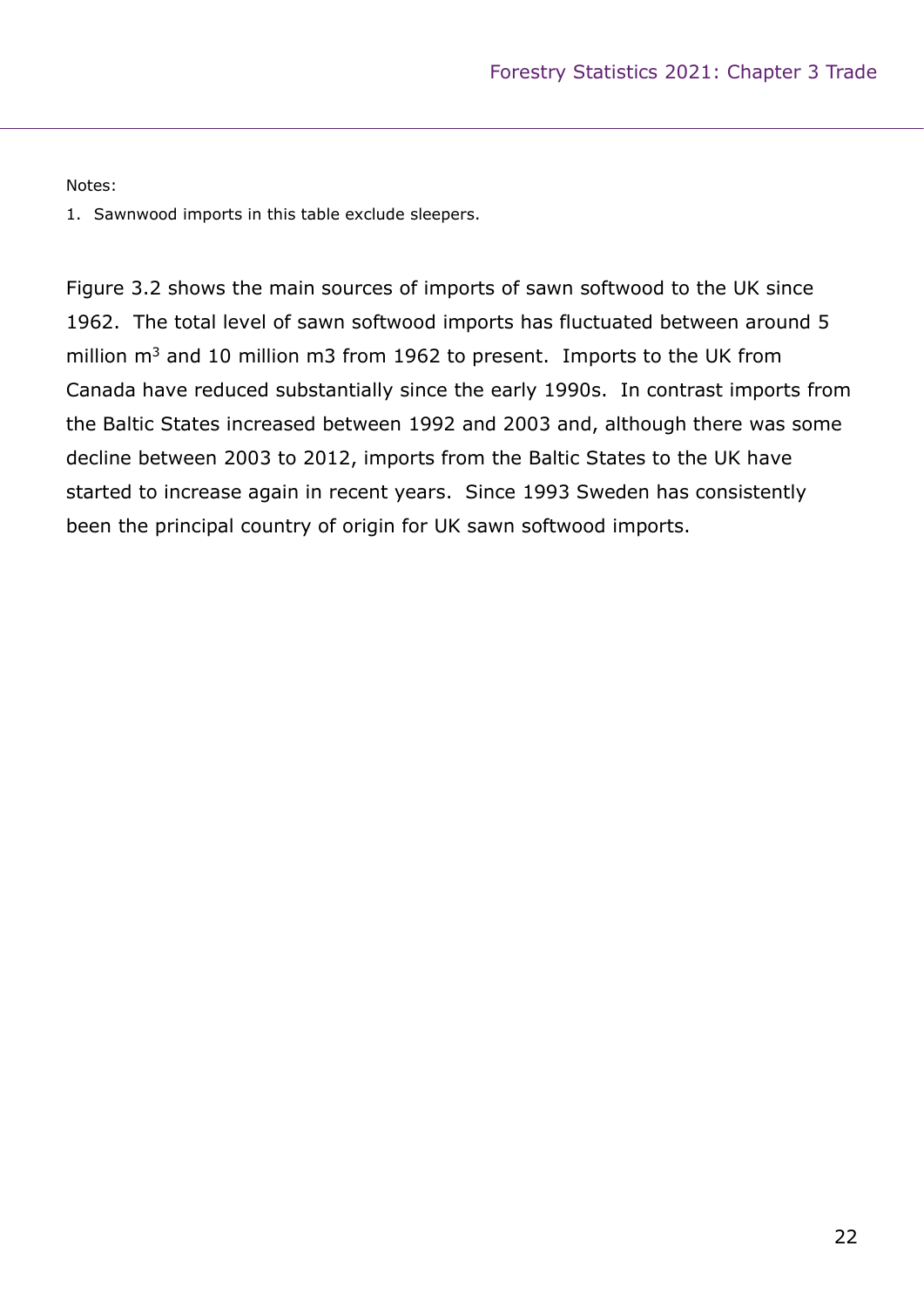

### Figure 3.2 Country of origin of sawn softwood<sup>1</sup> imports to the UK, 1962-2020

Source: FAO, UK overseas trade statistics (HM Revenue & Customs), industry associations. Notes:

1. Sawn softwood imports in this chart exclude sleepers.